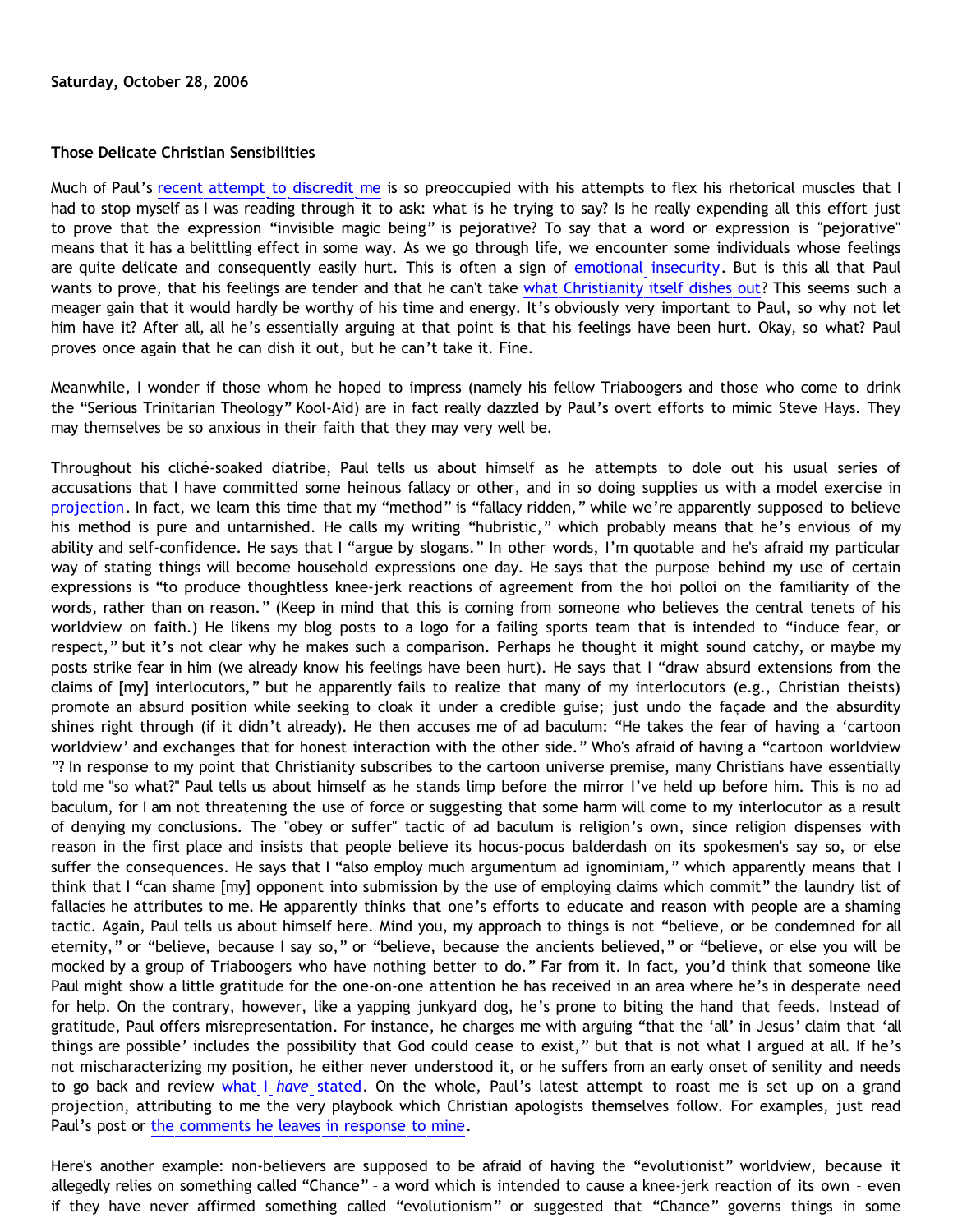haphazard, nonsensical manner (like an invisible magic being might). Or, non-believers are supposed to be afraid of having no "account for" consciousness if we do not kowtow to an invisible magic being. But if that invisible magic being is itself said to be conscious, how does kowtowing to it "account for" consciousness? Blank out. Then there's this: Paul plays dumb when confronted with the Objectivist axioms, claiming that he doesn't see how the axiom that existence exists argues against the existence of an imaginary being; on Paul's myopic understanding, even beliefs in non-Christian deities are supposed to be compatible with this fact. In terms of logical implications, the upshot for Paul is that, in his mind, *anything goes* (or [as the bible puts it,](http://www.biblegateway.com/passage/?search=Matthew%2019:26;&version=9;) "with God all things are possible"). No position, so long as it affirms the existence of an invisible magic being, is incompatible with any fact in reality. If you pay attention to Paul's defensive tactics, you'll see that they can be used to safeguard belief in any invisible magic being with only the slightest modification on non-essentials; he has already provided the fundamentals needed to squirm out of any tight place. Playing dumb is most appropriate for Christians, for they are not to lean on their own understanding, but to replace reason with faith-based fear and trembling.

But we're supposed to believe that Paul is above all suspicion as he once again takes aim against me. This time Paul is concerned to "debunk" my explanation for my use of the expression "invisible magic being" to refer to his and everyone else's gods, demons, angels, devils, and other imaginary personal agents. He must really think this expression is a threat to the sanctity of Christ to go to all this effort to skewer something he wants to consider unuseful. But even here Paul doesn't pass up an opportunity to take yet another potshot at me. He says that I am "playing dumb" when James Anderson himself [makes it a point to tell me](http://www.blogger.com/comment.g?blogID=11714522&postID=114308012369390861&isPopup=true) that he "never understood why you feel the need to pepper your writing with playground pejoratives like 'invisible magical beings', which add nothing to your analysis." I guess I'm supposed to be wrong for taking the man at his word; for Paul says that I "know precisely why James Anderson thinks the term ' invisible magic being' is 'pejorative'." But if Anderson himself confesses that he "never understood" this, on what basis would I turn around and call James a liar here? Paul must think I should have more understanding than Dr. Anderson does. Should I now be flattered that he thinks so highly of me? Besides, even if I do know why James thinks this term is pejorative (by calling it that, his feelings must have been hurt as well), I'm still most willing to explain why I use it. So what's the problem here?

Let's take a closer look at some of the things Paul stated in his blog, and see what we will see.

### **Imagination as the Only Means of Mystical Awareness**

In my explanation of why I think the expression "invisible magic being" is appropriate, I wrote:

In a nutshell, I use the term "invisible magic being" because I think it accurately captures the imaginary personal entity that Christians and other religionists insist exists.In fact, it seems dubious to me that any religionists would consider my use of this expression 'pejorative.'

Paul responded to this, saying:

We've made no progress. Well, we can add a new fallacy. Bethrick constantly peppers his posts with question begging epithets (e.g., "imaginary" personal entity). This is the fallacy of slanting. Bethrick uses terms like this to denote as well as connote an evaluating attitude.

With his head fuming, Paul seeks to find me guilty of yet more fallacies. This time it's the fallacy of slanting. This fallacy is [explained as follows:](http://wdv.com/Writings/Fallacies/index.html)

Deliberately omitting, de-emphasizing, or overemphasizing certain points to the exclusion of others in order to hide evidence that is important and relevant to the conclusion of the argument and that should be taken into account of in an argument.

Keep this description in mind. We will refer back to this at a later point in my analysis of Paul's blog.

In the meantime, however, we must ask (since Paul accuses me of committing this fallacy): *what "evidence that is important and relevant" does he think I'm trying to hide?*

Paul says I "constantly pepper [my] posts with question begging epithets," citing as an example my use of the expression "imaginary personal entity." The "personal entity" part does not upset him, but referring to Christianity's god and other invisible magic beings (e.g., demons, angels, devils, etc.) as "imaginary" does. Apparently it spoils the fun; someone who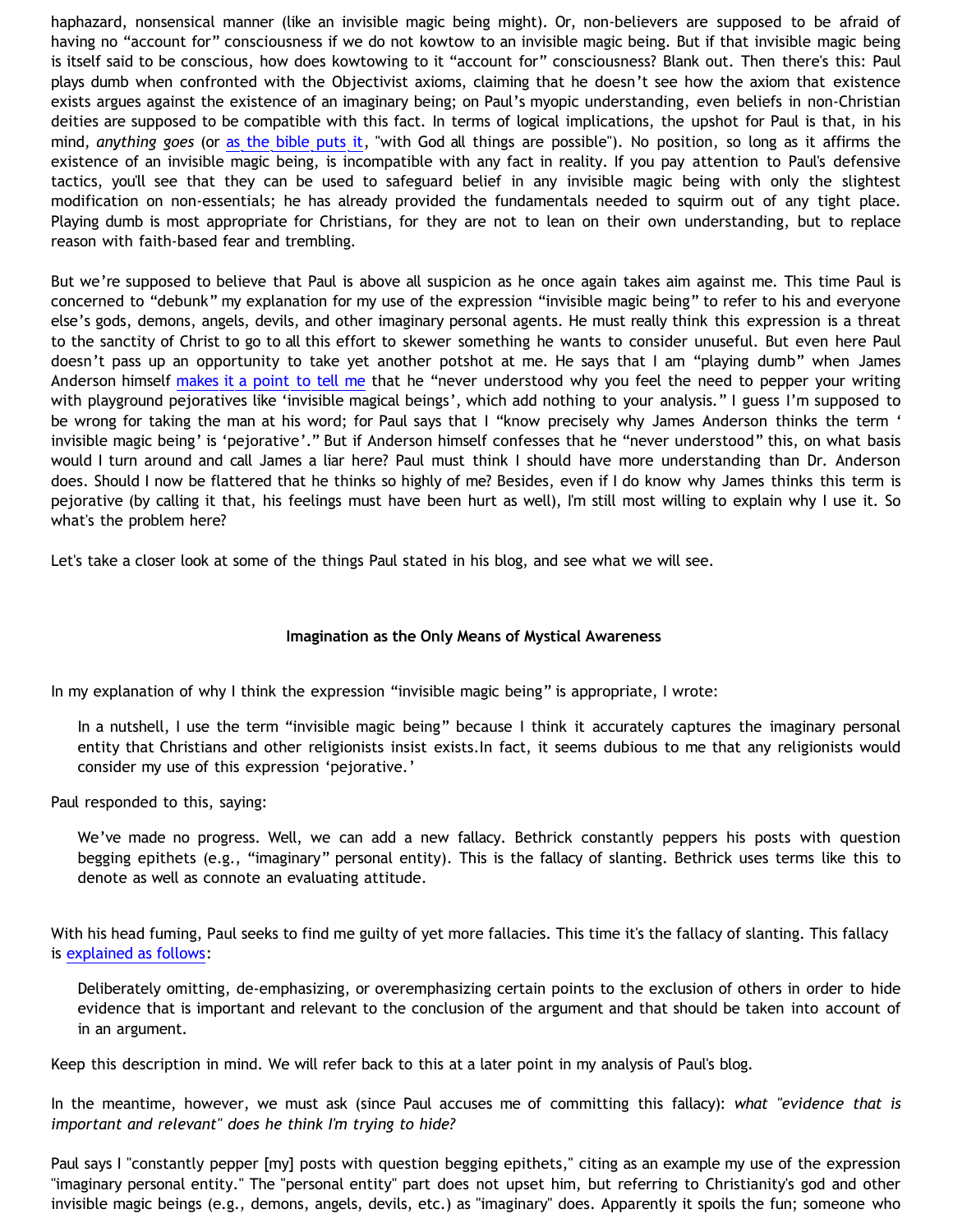invests his emotions in an [imaginary friend](http://bahnsenburner.blogspot.com/2006/08/christianity-imaginary-friends-network.html), for instance, surely resents it when others remind him that it is merely imaginary. But how is referring to the Christian god as imaginary "question begging"? Christian apologists are easily frustrated when non-believers do not take their mystical claims seriously enough to assemble serious refutations in every breath. But if their god is not real, why would anyone need to prove that it is not real? I certainly accept no onus to prove that Zeus does not exist; I certainly accept no onus to prove that Geusha does not exist. Why would I accept an onus to prove that the Christian god does not exist? The arbitrary deserves no refutation. Attempting to prove that an invisible magic being does not exist only feeds into the believer's delusions by dignifying them. Besides, I'm a *non* -believer: what is so difficult to understand about this? Am I begging the question by "assuming that God does not exist"? Of course not! I'm simply being consistent with my position. Of all people, presuppositionalists should know better here. I'm reminded of Greg Bahnsen's statement:

'Circularity' in one's philosophical system is just another name for 'consistency' in outlook throughout one's system. That is, one's starting point and final conclusion cohere with each other. (*Van Til's Apologetic: Reading & Analysis*, p. 170n.42)

So quickly presuppositional apologists forget their own talking points. Either that, or it's "consistency" when they do it, but fallacious arguing when everyone else does it. Don't be too appalled by the special pleading inherent to the apologist's approach; we'll encounter more of it down below, and it never loses its nastiness.

Paul says that I "use terms [like "imaginary personal being"] to denote as well as connote an evaluating attitude." But couldn't this be said about a sizeable output of anything anyone says? For instance, Paul chooses to call my words "question begging epithets" for its connotative impact; he doesn't explain why he thinks my statements are "question begging" - he's hoping that just by calling them this that it will sound the right signals in his readers' minds. "Look at that!" Paul's readers are supposed to say to themselves as they read through another skewering of a scorned infidel, "His highness Paul used 'question begging'. Didn't Dr. Bahnsen use that very term himself? Paul must be right up there with the grand poobah of presuppositionalism himself!" The only difference is that you don't see me getting all offended by this; I expect nothing more from Paul. It's okay when he does it, but by golly it's not okay when that rascal Dawson Bethrick does it!

At this point it is important to remind my readers why my use of 'imaginary' in this context is justified, lest they forget. Christians have themselves to blame for this, for they provide no alternative to imagination when it comes to considering the claims and descriptions they give of their god. That is, they indicate no *objective* means by which one might acquire awareness of their god. So I have no alternative to relying on my imagination in order to have *any idea* of what they're talking about when they say things like "God created the universe" or "God wants you remember the sabbath day!" Christians are no different from Muslims, Hindus, Buddhists, animists and other mystics in this respect: one needs to retreat into his imagination to consider what they describe. If I want to "know" what the Christian is talking about when he claims there is a god, a gang of demons, angels, devils, heaven, hell, etc., how am I supposed to have awareness of them beyond their mere say so? Hearsay is not a substitute for direct awareness of something. They tell me that their god created the universe ex nihilo. Well, what inputs from the world that I perceive everyday serve as evidence for this? I look around, but I certainly don't *see* any gods creating universes. But I can *imagine* a lot of things that may come close to what Christians have in mind when they imagine things like this. After all, there was a time when I was a professing Christian myself, back when I simply didn't know any better. But even then, I could go on nothing more substantial than my imagination. What I lacked then is what Christians all around me lack: a rational means by which I could distinguish that which is real from what I was merely imagining. Imagination is the mental faculty we use to visualize what we read in storybooks. For instance, when I read [the story of Jesus quieting the storm,](http://www.biblegateway.com/passage/?search=Mark%204:37-40;&version=9;) I imagine a man dressed in a desert gown raising his hands to the sky and uttering the words "Peace, be still!" and the winds subsequently calming down. What alternative to imagining this do I have? Perhaps I could run out and see if I can rent the movie [Jesus of Nazareth](http://www.imdb.com/title/tt0075520/) (which has a great score, by the way), but this would only enable me to see how other readers of the same storybook imagined its players and events. So really, I'm stuck here, because Christianity doesn't give me anything more substantial to go on. Either I use my imagination to get at least some idea of what they claim, or I don't and have no idea at all. This isn't my fault.

Now, if Christians think that they have an objective means by which I can have genuine awareness of what they call "God," they need to identify it and explain how it works. I asked one visitor to my blog how I can reliably distinguish what he calls "God" from what he may merely be imagining [here](http://bahnsenburner.blogspot.com/2006/07/responding-to-chris.html) and here. But so far, no answer has been forthcoming. So even when I ask Christians to identify some objective, non-imaginative means by which I can have awareness of the god they describe, they offer me nothing. And from what I have gathered, they don't have anything better than their own imagination. This is exactly what we would expect to be the case if their god were a fiction. Reminding Christians of this greatly frustrates them, because it hampers their evangelism. It keeps the fish they want to catch from unwittingly swimming right into their nets.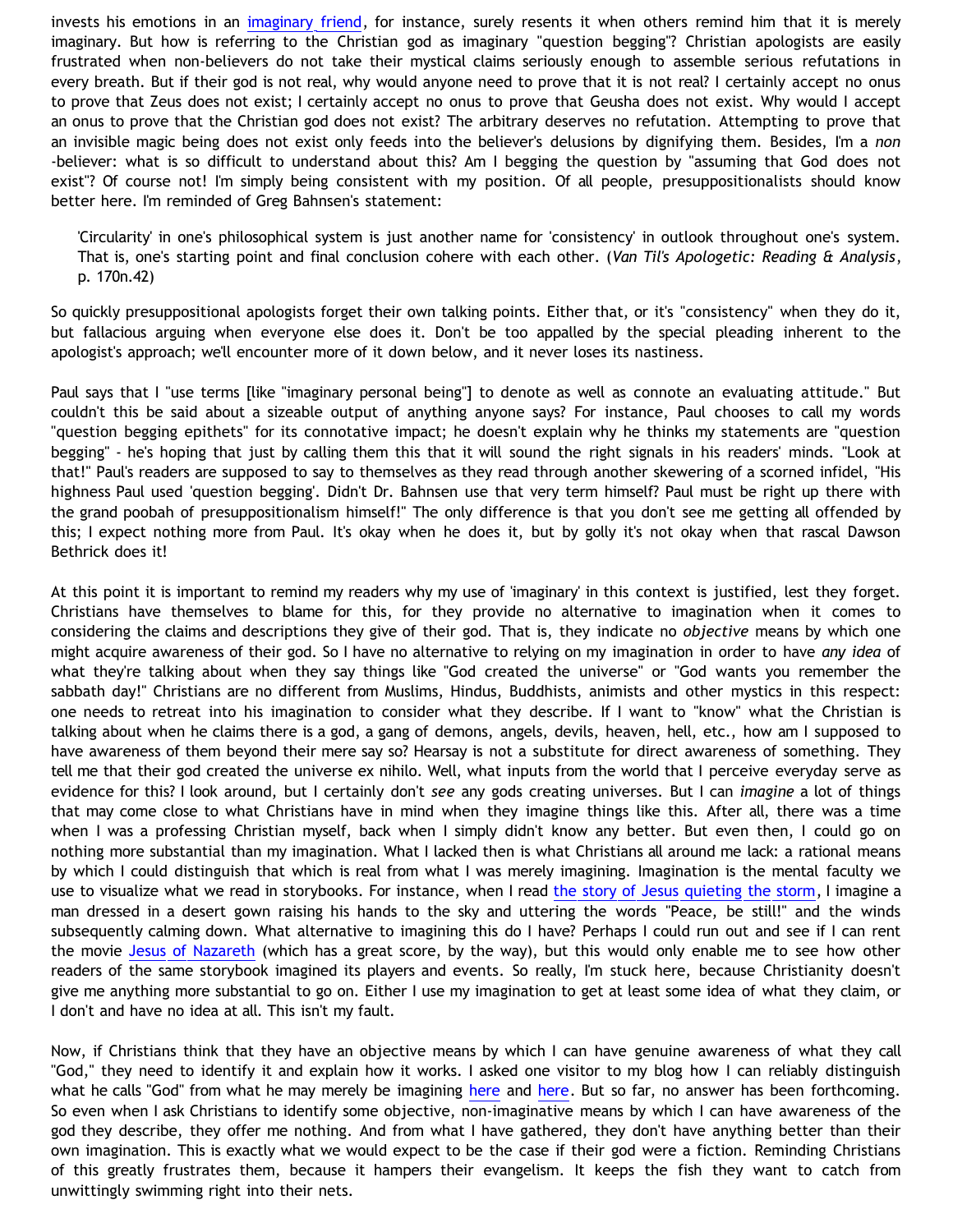# Paul wrote:

Next, note that Bethrick isn't certain as to why Christians would consider the use of "invisible magic being" in place of our Holy Lord as disparaging and belittling. Either Bethrick is so thick-headed that he sincerely believes we would find no problem, or he's, again, playing dumb. I opt for the latter, the charitable reading.

I thought I had made it amply clear why I found it dubious that Christians would consider the expression "invisible magic being" pejorative. Recall [what I had written:](http://bahnsenburner.blogspot.com/2006/10/is-expression-invisible-magic-being.html)

In fact, it seems dubious to me that any religionists would consider my use of this expression "pejorative." After all, look at what they tell me to believe. Christians, for instance, claim that their god exists, and often refer to it as a " being." They claim that their god is "the supreme being," a "divine being," an "infinite being," etc. So I don't know why Christians like James would find my use of this term bothersome.

Paul takes this statement as evidence that I am "either... so thick-headed" or that I am "playing dumb." As is usual with Christian apologists, their insidious false dichotomies tend to leave out the more reasonable option. In actuality, I'm simply giving the believer the benefit of the doubt here, on the faint hope that he might be capable of the simple integration of what they claim and the fact that they want me to believe what they claim. But if use of this expression hurts their feelings, then all I can really say is: the truth sometimes hurts. So I have three words for Christians with delicate sensibilities: GET OVER IT.

Then Paul made a most quizzical statement:

Everyone knows that God is Dawson's bête noire.

Where does he get this idea? And where does Paul get off speaking for "everyone"? How does he know what "everyone knows" about me or anything else? Is Paul omniscient? Has he confused himself with the god he worships? Paul has violated one of the first rules of debate, namely: know thy opponent. Paul's god is no more my bête noire than the Muslim's Allah or the Lahu's Geusha. In fact, I find the psychology of mysticism very interesting, enough to make it my object of study. But it should be clear if not already, that the Christian's bête noire is anyone who doesn't submit and yield his mind to the Christian's confessional investment. You see, we're the spoilsports, we spoil the fun of the believer's make-believe, and we hamper his efforts. So he resents us, hoping to discredit us (for burning at the stake has been outlawed).

# Paul asked:

Does he expect us to believe that he intends no belittlement of God by this phrase?

Does Paul expect us to believe that Jesus was actually resurrected? Notice the tendency to make the non-believer's expectations (whether real or wrongly attributed) so unreasonable as to make him seem utterly daft, while the believer's expectation that we believe a bible full of tales and myths is completely normal. In many ways, the west has not recovered from the Dark Ages.

### Paul asked:

Does he not think that "invisible magic being" has negative connotations? If he does not, then he's plain ignorant. If he does, then he's a liar.

So here we have another intentionally disparaging dichotomy: this time I am either "plain ignorant," or I am "a liar." But I'm curious here: Where did I ever say that the expression "invisible magic being" does *not* have negative connnotations? I merely said that it is an appropriate term, given what Christians expect us to believe. But that does not mean that it is connotatively sterile. And that's because I realize that the connotative impact of a word or expression can vary from individual to individual. I don't believe in any invisible magic beings, so I'm looking at the matter from a perspective that is not clouded by the confessional investment of someone who's nervous about the potential that such expressions can be appropriately applied to their object of worship. Paul seems to have lost sight of this fact.

Then Paul made the following telling statement: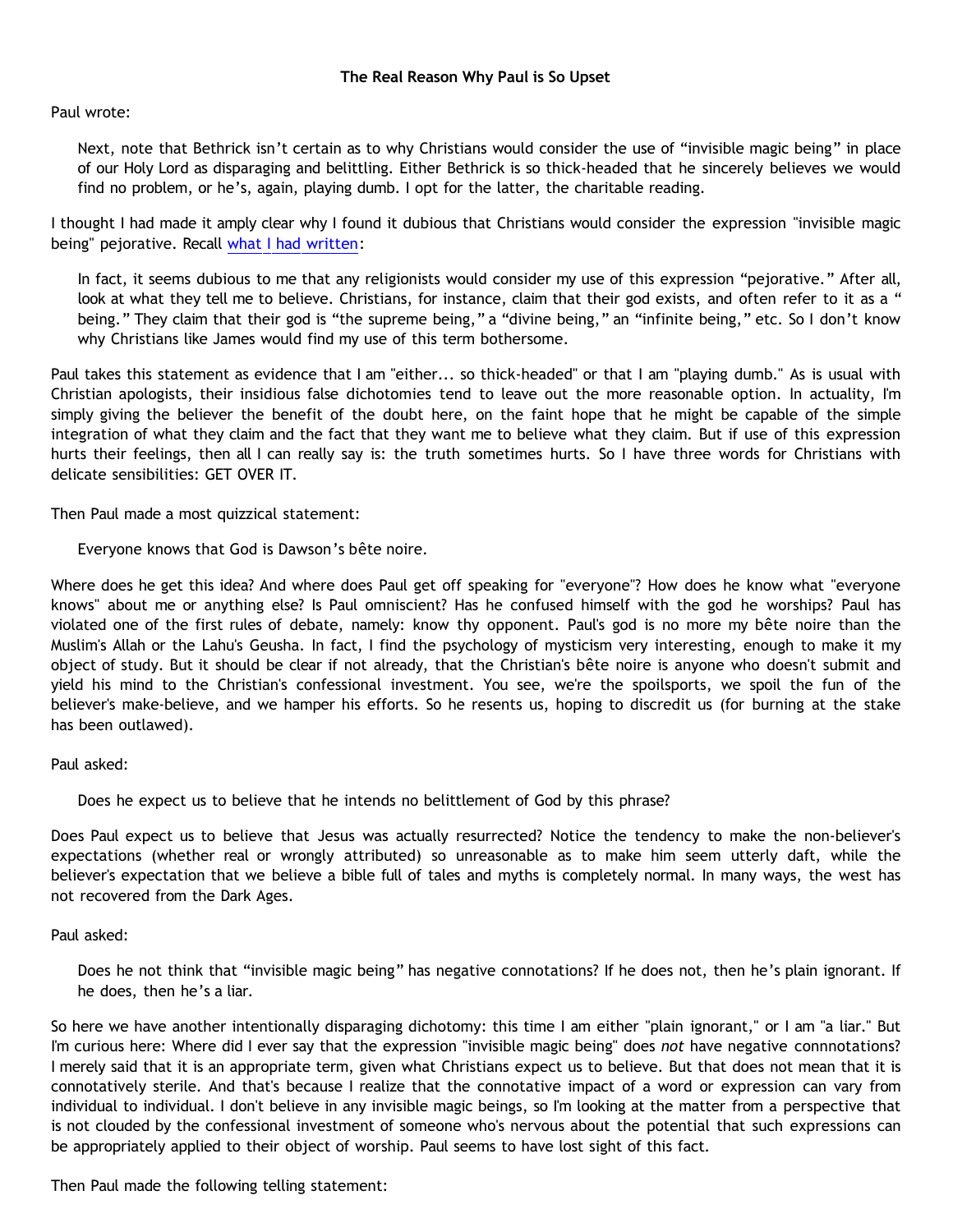Dawson acts concerned how we take his claim, but it's obvious he's laughing up his sleeve.

Here Paul identifies what must really be bothering him: he can't stand the thought that I might be laughing at his worldview, even the psychological strain and misery it causes him. He doesn't like it because it tells him immediately that I'm not about to take Christian nonsense seriously. And by making a big deal of it, he's only succeeded in encouraging the continued use of the expression "invisible magic being" to be applied to his object of worship. So the heaps of coals on his head are multiplied as he not only fails to accomplish what he set out to do (namely discredit me), he succeeds where he fears most. Now others just might pick up the term and use it.

Paul demonstrates his impoverished comprehension skills when he writes:

After the glad-handing, Dawson gives us the reasons for why he does not think this term pejorative. He writes,

Christians, for instance, claim that their god exists, and often refer to it as a "being." They claim that their god is "the supreme being," a "divine being," an "infinite being," etc. So I don't know why Christians like James would find my use of this term bothersome.

I never gave these points as "reasons for why [I do] not think this term pejorative." Rather they were the reasons why "it seems dubious to me that any religionists would consider my use of this expression 'pejorative'." There's a difference here that Paul has obviously missed. As I said above, I recognize that the connotation of a word or expression can vary from person to person, so I never argued that the expression "invisible magic being" is not pejorative. Rather, I listed these as reasons why I think Christians would be unreasonable, given what they claim and what they want me to believe, to be so easily offended by such expressions. But then again, Christians seem to be offended by the mere existence of people who do not believe in their invisible magic being, so I admit that I'm granting them more reasonableness and levity than they are probably capable of. If I have erred, it was in choosing to be so generous.

# **Invisible Things**

Paul continued:

Bethrick's tactic is to take each single word and conclude that we shouldn't have a problem with either "being" or "invisible" used to describe God, and so since "magic" is the only word left then we only have a problem with the phrase because "magic" is in there. But this isn't necessarily so.

My approach to uncovering what Christians might find emotionally upsetting about the expression "invisible magic being" was to analyze the elements in the term in order to isolate the cause of their umbrage. By process of elimination I concluded that, since their own religion claims that their god is both a being and invisible, that they must have a problem with my use of 'magic'. I don't see what is so objectionable about this, but Paul calls this a "tactic" - a word laden with its own connotations - in order to inject an evaluation of his own. I suppose it's okay when he does this, but when I do this it's an instance of the fallacy of slanting. Then again, we must remember that Paul is essentially trying to tell us what hurts his feelings, so I'm willing to let him speak for himself on this.

Paul says that I "seem to confuse words and terms." How so? Which words and terms have I confused? Paul admits:

Of course Christians have used the word "invisible," but it's not the word we're concerned with in Bethrick's case, but the meaning poured into the word.

Again, I'm wondering how carefully Paul read my blog. I explicitly explained what I meant by the term 'invisible' when I wrote:

Christians claim that their god is *invisible* – that is, no one can see it, not even believers themselves.

Notice that even when I do take the care to clarify what I mean, Paul belligerently stampedes over it, completely missing its relevance significant to the very point he is trying to make here. This makes him look quite clumsy.

The point he wants to make is that I have coupled 'imaginary' and 'invisible' together, so that when something is said to be invisible, that implies it is therefore also imaginary. In other words, he's accusing me of poisoning the well when I make use of a word which Christians themselves - as Paul himself admits! - use in describing their god. This is amazing! If anyone wonders why it's so difficult to dialogue with Christians, hear ye hear ye! But it's not at all the case that I equate the two. I cannot see oxygen, for instance, but I would not say that someone is merely imagining if he says that human beings cannot live without it.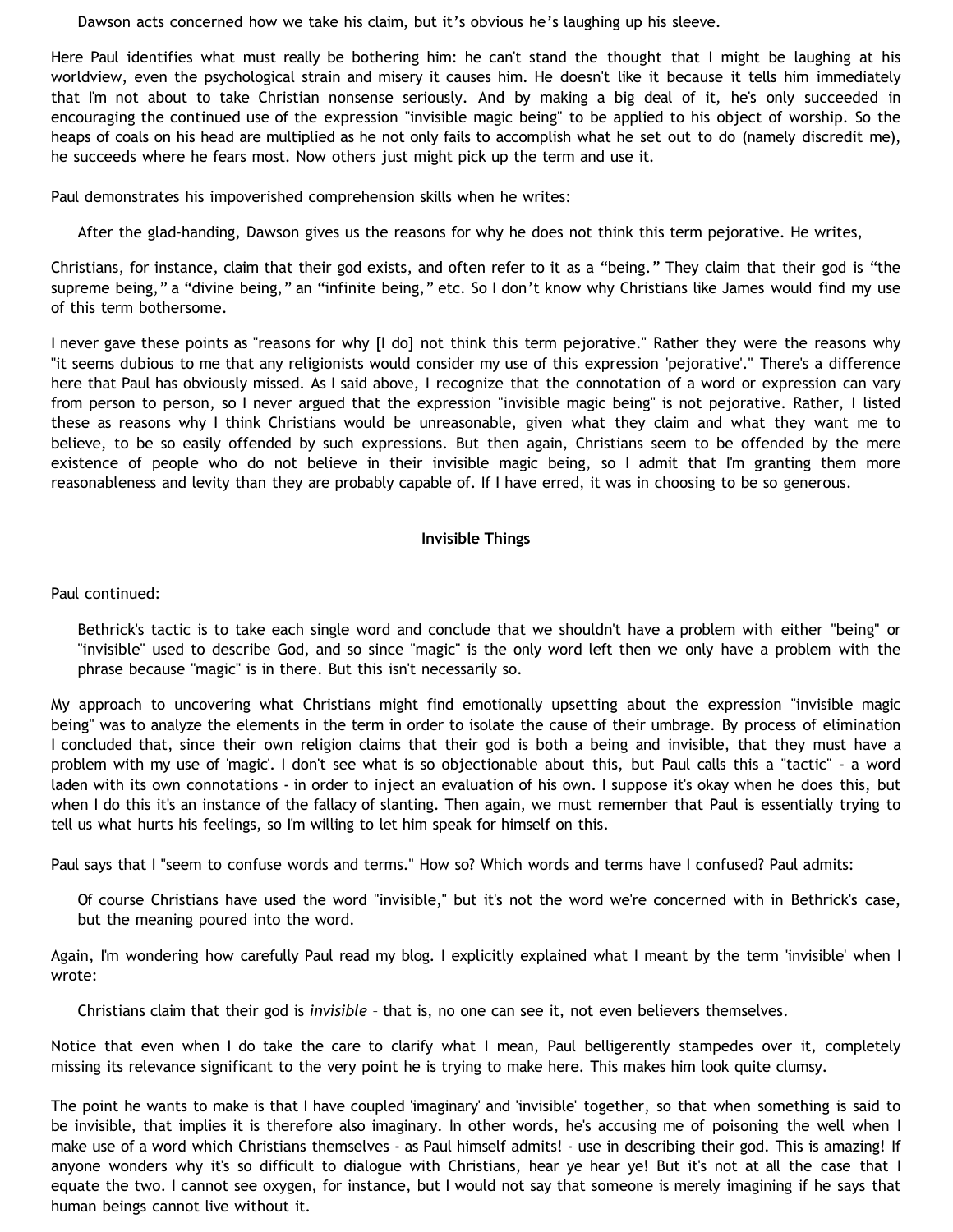Observe how Paul develops his case here point by point:

The "invisible" as used with respects to Jehovah is different than the "invisible" used in, say, the term "invisible friend."

It is? It seems that if someone says that Jehovah is invisible, he means just what the person who claims to have an invisible friend means to say: that Jehovah cannot be seen, any more than the person's invisible friend. Paul seems to think that "invisible friend" is meant to be understood as imaginary. He writes:

When I tell people that my son has an "invisible friend" they know that this means he has a pretend and imaginary friend. "Invisible" here, then, is used to connote the idea of "imaginary." Indeed, when people hear that a child has an "imaginary friend" they know that this means he has an "invisible friend."

Was anyone besides me reminded of the Christian hymn [What a Friend We Have in Jesus](http://www.hymnsite.com/lyrics/umh526.sht) when reading what Paul wrote here? But Paul feels differently: "When I tell people that my son has an 'invisible friend'," he says, "they know that this means he has a pretend and imaginary friend." Likewise, when Christians tell me that they have an invisible object of worship, I know that this means they have a pretend and imaginary object of worship. If Paul wants to say that I am "begging the question" for recognizing this fact, then I'm sure Paul's son could turn around and accuse Paul for assuming that his invisible friend is also "pretend and imaginary." Meanwhile, I'm just being consistent with my "worldview presuppositions." Paul might say that it's obvious that his son's invisible friend is imaginary. But likewise, I say it's obvious that Paul's invisible object of worship is imaginary. I already pointed out above that Christians give us no alternative on this point. We're just not supposed to point this out, otherwise we're a part of the "bad" world of "unbelievers" who spoil the fun of religious make-believe.

Now, it is true that children often have [imaginary friends.](http://www.invisies.com/) But did you know that [many children never outgrow this](http://bahnsenburner.blogspot.com/2006/08/christianity-imaginary-friends-network.html) [childhood habit](http://bahnsenburner.blogspot.com/2006/08/christianity-imaginary-friends-network.html)? I wonder if Paul's son really thinks his invisible friend is imaginary. After all, his daddy pretends to have an invisible friend named Jesus, so why would we be surprised when Paul's son picks up the same habit? Like father, like son, they say. Paul is modeling a behavior to his son when he goes to church every Sunday to worship something no one sees. And Paul's response to me for "confusing" invisible and imaginary together, is to point to an instance where this is appropriate! You can see why I like Paul so much - he's a great entertainer, though I don't think he realizes it.

Then Paul appeals to fiction - a [cartoon](http://www.strongatheism.net/library/atheology/cartoon_universe_of_theism/) no less! - in order to seal his point:

Or, take Wonder Woman's invisible jet. In the cartoon this is meant to be real, and so it's not imaginary, but is that what Christians mean when they say God is invisible?

Now this is rich! I have often marveled at how readily believers appeal to fiction in order to substantiate their faith. In this regard, Paul is right on schedule. But Wonder Woman and her invisible jet? Doesn't Paul know that Wonder Woman and her invisible jet are not real??? In the context of a cartoon, such things as Wonder Woman's invisible jet may be "meant" to be taken as real. But that's the case with anything in the context of a fictional realm. One would not enjoy a movie about Abraham Lincoln, for instance, if he were constantly pointing out that it's not really Abraham Lincoln, that it's only an actor dressed up to look like Abraham Lincoln. Going along with the story is a crucial part of the fun. Non-believers are simply those who don't think it's fun any more when people try to take the story out of the storybook and pretend it's all really true and we're supposed to "believe" it all, hook, line and sinker. We're spoilsports is all, and believers resent us for our honesty.

So on this matter, let me just say that Paul's angst is completely misdirected when he aims his phasers at me. For it is not my fault that the invisible and the non-existent look very much alike, and it's not my fault when invisible beings and imaginary beings behave very much alike.

Wonder Woman... That's a classic Manatism!

Let's move on.

Paul wrote:

Bethrick cites I Timothy 1:17 where we read that God is "invisible." But what does this mean? Bethrick's stuck at the superficial level of words. Of course this deficiency is advantageous for the one who employs equivocation as one of his main weapons. But if one were to be honest with his analysis one would move beyond the similarity of words and into the real of meaning. Only then can real critique be made. This only goes to show that Bethrick has no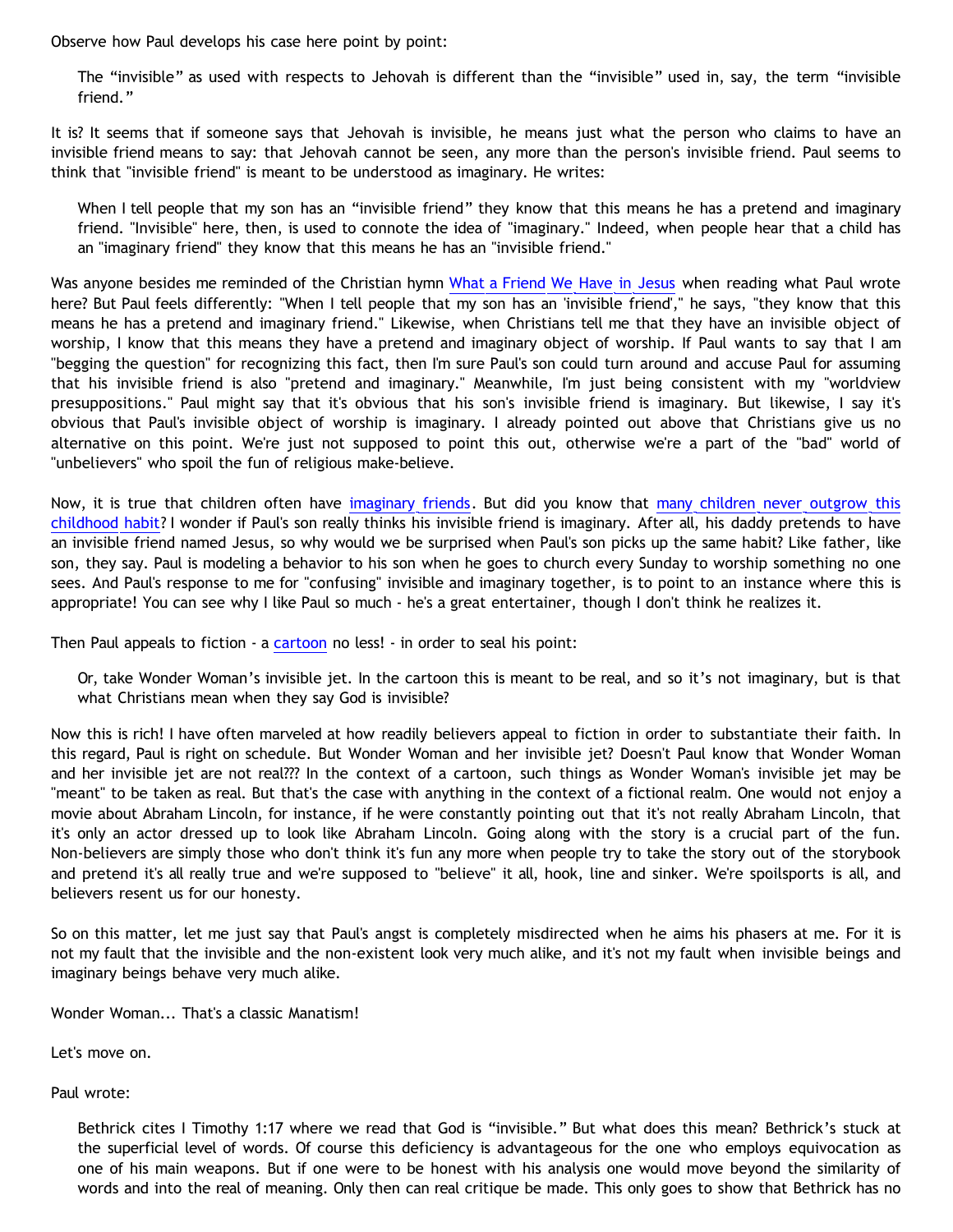interest in honestly engaging Christian theists, instead he quibbles over words.

I love this: "Bethrick's stuck at the superficial level of words." I suppose anyone engaged in a debate which is conducted either verbally or in writing could say this about his opponent. In fact, why can't we say that Paul is "stuck at the superficial level of words," since he's the one who's so anxious to untangle worrisome connotations? And why leave it at that? After all, Paul's god is said to have given its "Word" on everything under the sun (except concepts, of course). Perhaps Paul's god is "stuck at the superficial level of words" as well, since it stubbornly refuses to show itself empirically. I would expect Paul to discount these inferences because of their discomforting implications for his god-belief. But when Bethrick uses words, well, he's "stuck at the superficial level of words." This is the stuff of compelling apologetics!

Yes, I did cite I Timothy 1:17 to justify my use of "invisible" in the expression "invisible magic being." This verse states:

Now unto the King eternal, immortal, invisible, the only wise God, be honour and glory for ever and ever. Amen.

Now, this verse seems pretty clear to me. It is saying that the Christian god is "invisible." "But," Paul interjects, "what does this mean?" Well, I explained what I take it to mean in [my blog:](http://bahnsenburner.blogspot.com/2006/10/is-expression-invisible-magic-being.html)

Christians claim that their god is invisible – that is, no one can see it, not even believers themselves.

Why is this controversial? Why does this understanding of 'invisible' mean that I am "stuck at the superficial level of words"? What other than words do I have to go by? It's either words or imagination at this point. Apparently Paul thinks I'm wrong not only for using my imagination to get an idea of what Christianity claims, I'm also wrong for taking Christianity's word for its descriptions! So Paul must have some other level of cognition (or non-cognition) in mind, a level which dispenses with words so that we don't risk the hazards of being "stuck at the superficial level of words." What that level might be, remains unidentified. Is I Timothy 1:17 saying that its god is *not* invisible? If I cannot take what the bible says on "the superficial level of words," how am I supposed to understand what it says, let alone believe it? Oh, that's right, [we're supposed to](http://www.biblegateway.com/passage/?search=Proverbs%203:5;&version=9;) *[believe](http://www.biblegateway.com/passage/?search=Proverbs%203:5;&version=9;)*[, not understand!](http://www.biblegateway.com/passage/?search=Proverbs%203:5;&version=9;)

But Paul should understand that I am plenty happy to engage Christians honestly. The problem is that I have not found any honest Christians. Theism by its very nature is dishonest; it is dishonest to reality, to truth, to man. And theists, especially those who are anxious to maintain division with non-believers at all costs, are notoriously prone to deception. But for the meanwhile, Paul himself seems content to "quibble over words," for it is with this triffling that he is preoccupied throughout his post.

### Observe:

And so what is the Bible trying to convey when it uses the term "invisible" of God? It is indeed true that God cannot be placed into a Petri dish and examined, but that's because he's spirit. He's a person without a body (or, more accurately, God is three persons without a body). He's immaterial.

I had figured that, when the bible says that its god is *invisible*, that means no one can see it. Since Petri dishes did not exist back in Jesus' day (they weren't very scientifically advanced back in those days, invoking in all kinds of invisible magic beings to explain the weather, disease, strange behavior, etc.), I never got the impression from I Timothy 1:17 that it was intended to mean that "God cannot be placed into a Petri dish and examined." But that's the case with the non-existent: it cannot be examined. All one can do is make claims about it ("at the superficial level of words," mind you), and from there the imagination needs to take over in order for religious belief to progress. Here Peikoff makes a salient point:

It has often been noted that a proof of God would be fatal to religion: a God susceptible of proof would have to be finite and limited; He would be one entity among others within the universe, not a mystic omnipotence transcending science and reality. What nourishes the spirit of religion is not proof, but faith, i.e., the undercutting of man's mind. (Leonard Peikoff, "'Maybe You're Wrong'," *The Objectivist Forum*, April 1981, p. 12.)

So the Christian god's invisibility - that is, its inability to be perceived, empirically detected, and scientifically understood - is crucial to Christianity's mind-game formula. We're not supposed to question its existence simply because we cannot see it. "What, you doofus!! It's invisible! No one can see it! Why expect to see something that's an immaterial spirit that's invisible?" No, we're supposed to be afraid of what we cannot see. When we don't fall for the ploy and show no fear for the Christians' invisible boogeyman, they become exceedingly resentful, as we have seen.

But notice how the attributes that Christians list in describing their god, can be applied to anything one imagines. For instance, let's imagine an invisible being named "Wod." It's invisible, so we shouldn't expect to see it. Also, it's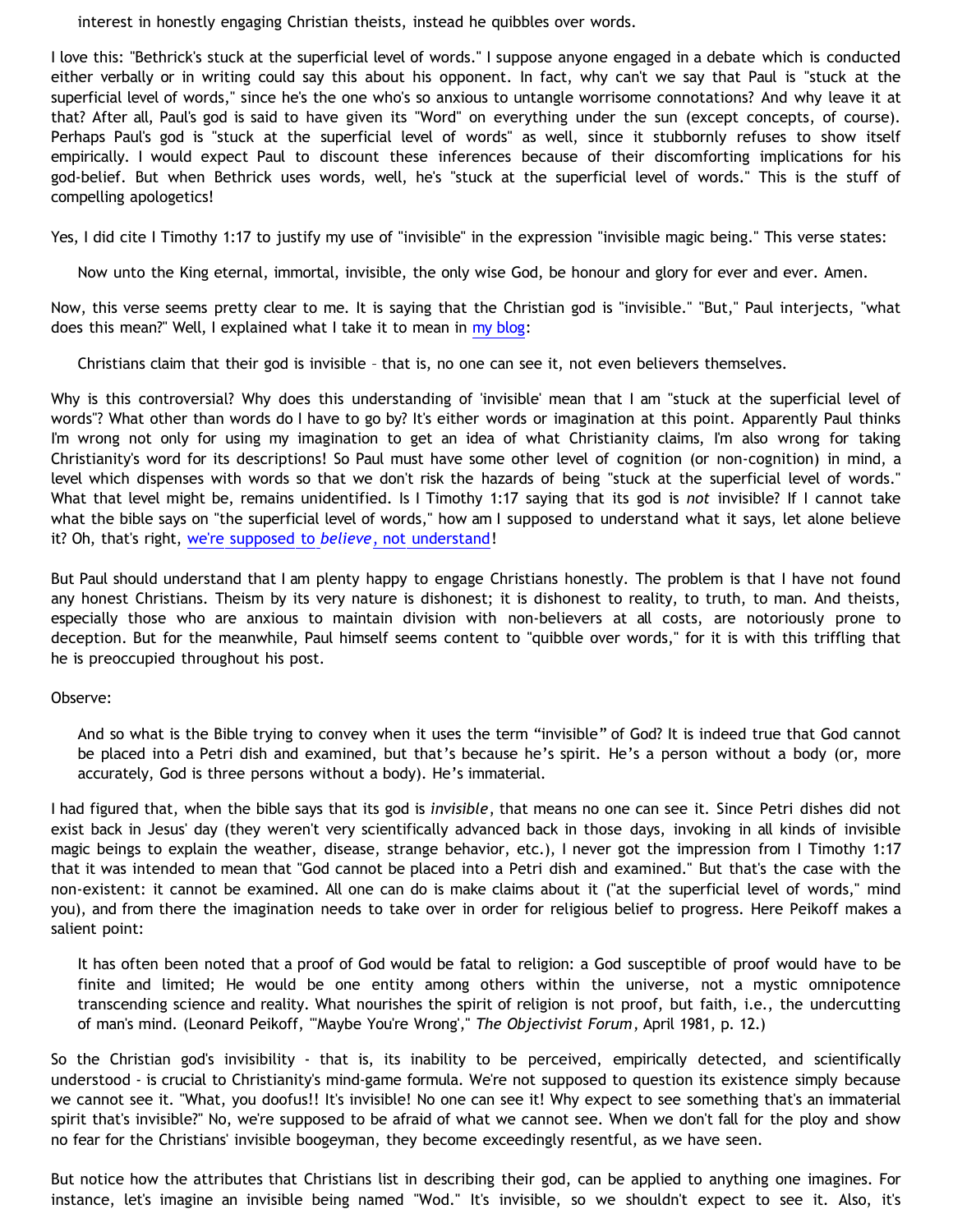immaterial, so we shouldn't expect to be able to examine it in a Petri dish. In fact, it's beyond all empirical and scientific scrutiny, and therefore out of the reach of scientific understanding, because of the insufficiency of our sense modalities. We can't perceive Wod by looking out at the world, because our senses are not equipped to give us awareness of immaterial, spiritual beings like Wod. Also, being a spiritual being, Wod is conscious, and knows all your thoughts. Whatever you're thinking, Wod already knew that you were going to think it long before you thought it. Wod is omniscient! He knows everything. There's no knowledge possible that Wod does not already know, so don't think you're wiser than Wod! If you dare think such thoughts, then you'll anger Wod, and you don't want Wod angry at you! Not good! For when Wod gets angry, Wod demands a sacrifice. Wod requires that you sacrifice yourself for Wod's sake. No, Wod does not need your sacrifice; Wod has no needs to begin with. Wod is totally and completely sufficient already, lacking nothing, perfect in every conceivable way, and then some. Wod is great! Wod is omnipotent! Wod is whatever I want Wod to be, because Wod exists only in my imagination, and I control what I imagine. So if you want to know what Wod expects of you, come see me, as I know what Wod wants. Wod does what I want Wod to do, because Wod is nothing more than a figment of my imagination.

#### And so on...

That's how religion essentially works. Just add the elements of taking it seriously and being afraid that it all might be true, and you have a monstrosity that can debilitate any thinking man, so long as he happens [to swim into your nets](http://www.biblegateway.com/passage/?book_id=48&chapter=1&verse=17&version=9&context=verse). The point is that it is easy to make up stuff about something that does not exist. You can even make up reasons to explain why doubters don't have awareness of what you've made up.

But Paul tried to qualify the bible's god being invisible:

I don't think it is necessarily the case that "invisible things" could not be detected. Take Wonder Woman's jet for a thought experiment. From what I remember, people could touch the jet and so there was some sort of empirical investigation that could be done on the jet. So it's conceivable that something invisible could be detected by empirical means. It's not conceivable that pure spirit could be directly investigated by one of the five (or, six) senses.

Paul seems to flip-flop back and forth on whether or not we have some means by which we can acquire awareness of the god he worships. It's invisible, but invisible doesn't necessarily mean that it cannot be empirically detected. Here Paul again slinks back to the cartoon imagery of Wonder Woman's invisible jet. He just can't get away from fiction, can he? How he thinks this can be helpful to his case is quite beyond me. Indeed, it only confirms the primary role of the imagination here.

As we follow him on his circuitous red herring chase, we find that Paul does allow that his god is invisible (for as we saw above, this is crucial to religion's parasitism), but unlike Wonder Woman's invisible jet, "it's not conceivable that pure spirit could be directly investigated by one of the five (or, six) senses." Why not? Well, ultimately because Paul is in charge of his god and what notions like "immaterial" and "pure spirit" - which he uses to describe it - mean. By stipulation, they mean that we'll never be able to acquire awareness of his object of worship by means of one of our five senses (Paul seems to think he has a sixth one that isn't up to the task either). So we know what will *not* work. The question is: what *does* work? When [Canon Michael Cole described his personal encounter with Jesus,](http://bahnsenburner.blogspot.com/2006/06/carr-vs-cole.html) he forgot to explain how he had such awareness. What he described was really nothing more than a passing *mood*. So Jesus is a *mood*, not an actual person. For the Christian, everything depends on his moodswings, his emotional investment in Jesus-belief. That's why it is so important to Paul to prove that the expression "invisible magic being" is pejorative. Of course, merely being an "unbeliever" is pejorative to the believer in and of itself. So why wouldn't the expressions an "unbeliever" uses in critiquing the Christian god-belief also be pejorative?

Now, it is important to remember that Paul wanted to take me to task for allegedly investing the word 'invisible' with the connotation of 'imaginary' when I cited I Timothy 1:17. We will now see that it was not *that* I invested the word 'invisible' with added connotation per se that bothered him. He likes to supplement words with additional connotations as well, *only he wants to be in charge of approving which connotations can be added*:

I don't think "invisible" is the term to use when describing God's ontological status. Rather, I think "invisible" has *epistemological* and *spiritual* connotations in the Bible. God is "invisible" (I Tim. 1:17) because he "dwells in inaccessible light" (I Tim. 6:16). Frequently "see," as used by Paul, means "understand" (cf. Rom. 1:20, 5:6, 7:23, 11:10; 2 Cor. 10:9, etc.,). (Do you see what I mean!) God's "invisible" according to Paul because "He dwells in unapproachable light."

When applied to the Christian god, then, the word 'invisible' really means "beyond human comprehension." And we are expected to accept what is "beyond" our comprehension as knowledge. This furthers the religion's parasitic purpose: to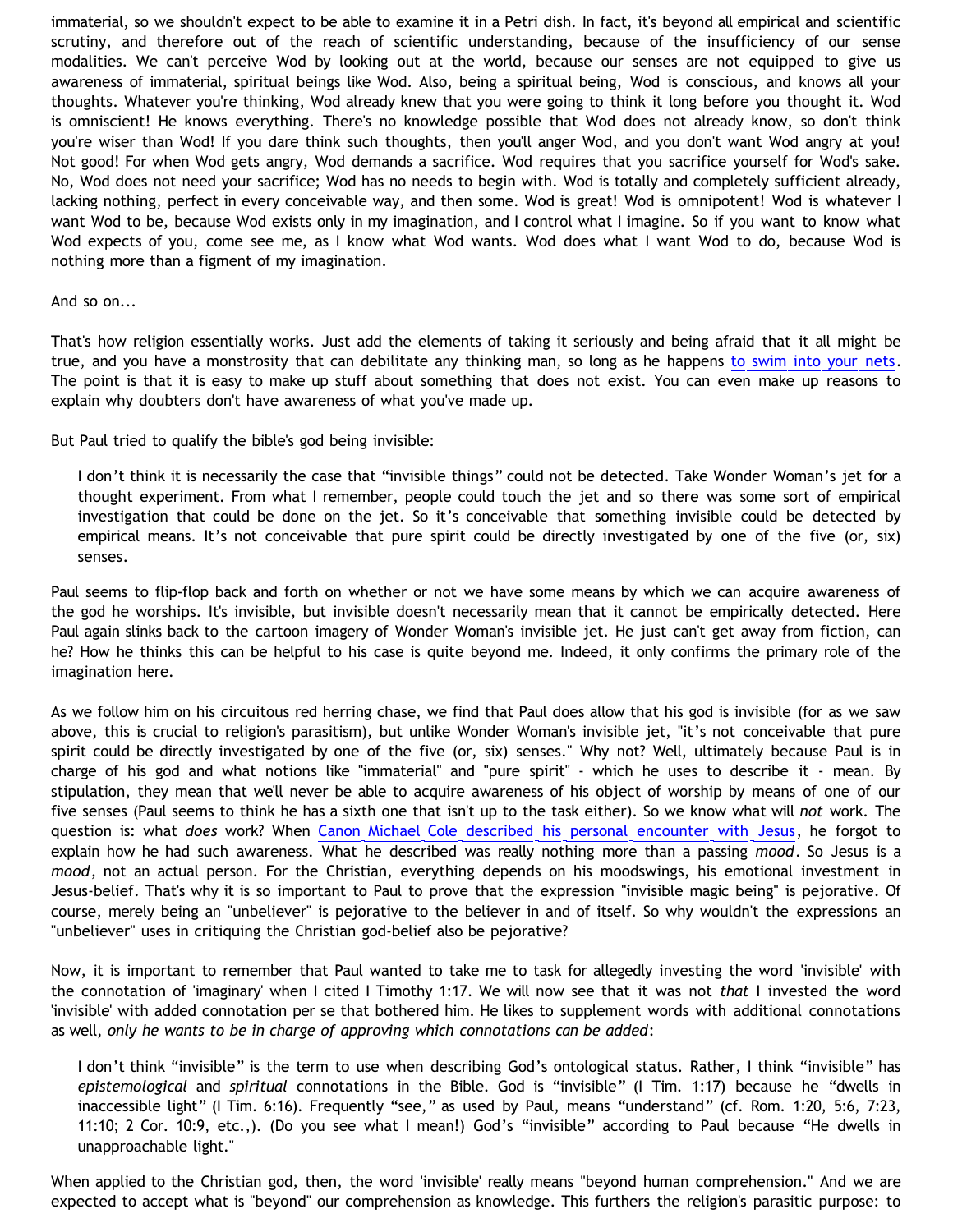hoodwink the human mind and bring men into submission. It worked on Paul, and he wants it to work on everyone with whom he comes into contact. The "light" in which the Christian god "dwells" is "unapproachable," because it doesn't exist.

Eager for a someone more authoritative to step into the ring at this point, Paul appeals to Calvin, another deepseated mystic:

He means two things, that God is concealed from us, and yet that the cause of obscurity is not in himself, as if be [he?] were hidden in darkness, but in ourselves, who, on account of the weak vision, or rather the dullness of our understanding, cannot approach to his light. We must understand that the light of God is unapproachable, if any one endeavor to approach to it in his own strength; for, if God did not open up the entrance to us by his grace, the prophet would not say: "They who draw near to him are enlightened." (Ps. 35:5).

So the deficiency responsible for our not being able to perceive the Christian god is in man, not in the Christian god. (Couldn't we say the same thing about Wod?) And yet, the Christian religion says that this god created us in its own image. So what is the origin of this deficiency, if we accept Christianity's premises? We are constantly being reminded that we did not create ourselves. So whatever created us, it created us with this deficiency such that we have no means of perceiving this alleged being which allegedly "dwells in inaccessible light." Calvin says that the reason why "God is concealed from us" is "the dullness of our understanding," but then turns around to say that "we must understand that the light of God is unapproachable." But we were just told that we suffer from "dullness of understanding." How can he proceed to urge us to understand if in fact our understanding suffers from such "dullness"? We're supposed to "understand" that our understanding is "dull." Also, did you ever notice how Christians love to speak for everyone? How does Calvin, if his own understanding is what he says it is of everyone, know that everyone suffers from this "dullness of understanding"? When Christians speak for everyone, let them first speak for themselves. For instance, [when Christian](http://www.infidels.org/infidels/products/video/lowder-fernandes.html) [apologist Phil Fernandes says](http://www.infidels.org/infidels/products/video/lowder-fernandes.html)

I just believe that we are very good about lying to ourselves, and only accepting, uh, or interpreting the evidence the way we would like to...

he's telling us about himself, even though he presumes to be speaking on behalf of everyone. Indeed, Christians continually confuse themselves with the omniscient being they worship in their imagination.

Paul concludes:

And so it certainly can be the case that we would even have a problem with Bethrick's use of the word "invisible."

But they don't have a problem when the bible uses the same word. And I'm accused of being "stuck at the superficial level of words"? The question is: Is the Christian god invisible, or not? Why no straight answers here? What is the believer afraid of? Is he afraid of committing himself to a position that will later be shown to be untenable? If not, then why all the squirming and wordplay?

#### **Magic and the Supernatural**

We have seen that Paul made a rather weak attempt to discredit my use of 'invisible' in the expression "invisible magic being." His red herring dodges, false dichotomies and fabricated charges have all been answered so far. Now we turn our attention to the last element in the expression that Paul finds offensive, namely the word 'magic'. In my blog on the topic, I had predicted that this word would be the most controversial, and Paul has confirmed that I am right on this point. And it is at this point that Paul's pettiness shifts into higher gear. He writes:

...let's move on then to his justification for applying the term "magic" to God. It's important to note that Bethrick calls magic a "term." The problem is that he runs to the dictionary. Dictionaries do not have terms in them, only words and the building blocks for making a term.

Paul seems to be saying that a term cannot consist of a single word (if that's not what he's trying to say, then he needs to put more effort into making his position clear). But this is not my understanding. In fact, I've never heard that a term cannot be a single word. At the risk of committing more fatal errors (like "running to the dictionary"), I looked up the word 'term' at Paul's preferred dictionary.com. Here's what I found under [the entry for 'term':](http://dictionary.reference.com/browse/term)

1. a word or group of words designating something, esp. in a particular field, as atom in physics, quietism in theology, adze in carpentry, or district leader in politics.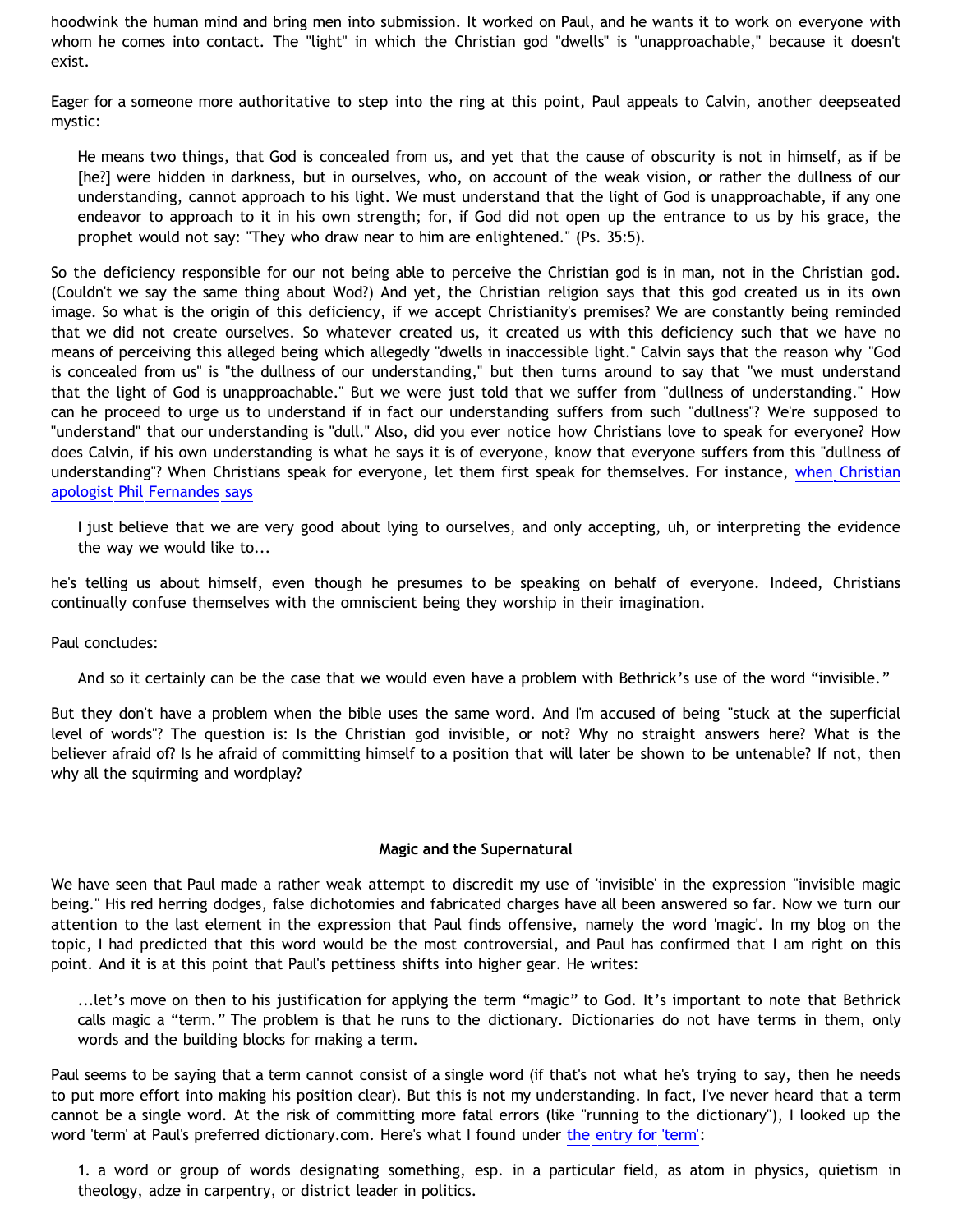- 2. any word or group of words considered as a member of a construction or utterance.
- 3. the time or period through which something lasts.
- 4. a period of time to which limits have been set: elected for a term of four years.
- 5. one of two or more divisions of a school year, during which instruction is regularly provided.
- 6. an appointed or set time or date, as for the payment of rent, interest, wages, etc.

Note that none of these definitions stipulate that a single word cannot be a term. The first two defintions, in fact, specify that a term can consist of *a word* as well as a group of words. And if a term can consist of a single word, why think that "dictionaries do not have terms in them"?

Recall that I had stated:

The controversial element of the expression in dispute, then, must, by process of elimination, be the use of the adjective 'magic'. But in my view, this **term** is wholly warranted.

I used the word 'term' to refer to the adjective 'magic'. According to the definition of 'term' quoted above, this is quite in keeping with the second definition above: "any word or group of words considered as a member of a construction or utterance." If "invisible magic being" is the "construction or utterance" in mind, then 'magic' is clearly a *term* by this definition, since it it is a member of that "construction or utterance."

Paul continues with his pettiness:

Also, a dictionary is something like a history book. It simply reports how words have been used by society. They are little more than helpful hints as to how used have been used.

To the extent that this is the case with dictionaries (and I'd say that dictionaries offer more than merely "helpful hints"), it does not at all worry me. We will see that Paul will appeal to common practice in order to argue that the word 'magic' should not apply to his god. But Paul's words here suggest that we have the green light to dismiss common practice as just a matter of how a word has been "used by society" *historically*. After all, the meanings of words do change over time, right?

Paul then writes:

Furthermore, he uses Webster's, but that's not the only dictionary.

Yes, that's true, there are numerous dictionaries out there. I never implied that Webster's is the only one.

Then Paul himself makes a mad dash for the dictionary himself:

Dictionary dot com has "magic" defined in various ways,

1.the art of producing illusions as entertainment by the use of sleight of hand, deceptive devices, etc.; legerdemain; conjuring: to pull a rabbit out of a hat by magic.

2.the art of producing a desired effect or result through the use of incantation or various other techniques that presumably assure human control of supernatural agencies or the forces of nature. Compare contagious magic, imitative magic, sympathetic magic.

In [my blog](http://bahnsenburner.blogspot.com/2006/10/is-expression-invisible-magic-being.html), readers with above-mediocre comprehension skills will recall that I had stated:

By 'magic' I do not mean "the art of producing illusions by sleight of hand," for such tricks can be performed by human beings who possess no supernatural powers and make no use of supernatural powers. If you slip him enough martinis, a magician might even divulge how he does his tricks.

So it should be clear that I did not have the first definition that Paul cites here in mind.

Let's take a closer look at the second defintion that Paul quoted:

the art of producing a desired effect or result through the use of incantation or various other techniques that presumably assure human control of **supernatural agencies** or the forces of nature. Compare contagious magic, imitative magic, sympathetic magic.

This approaches what I mean by 'magic' insofar as it acknowledges the association between magic and "the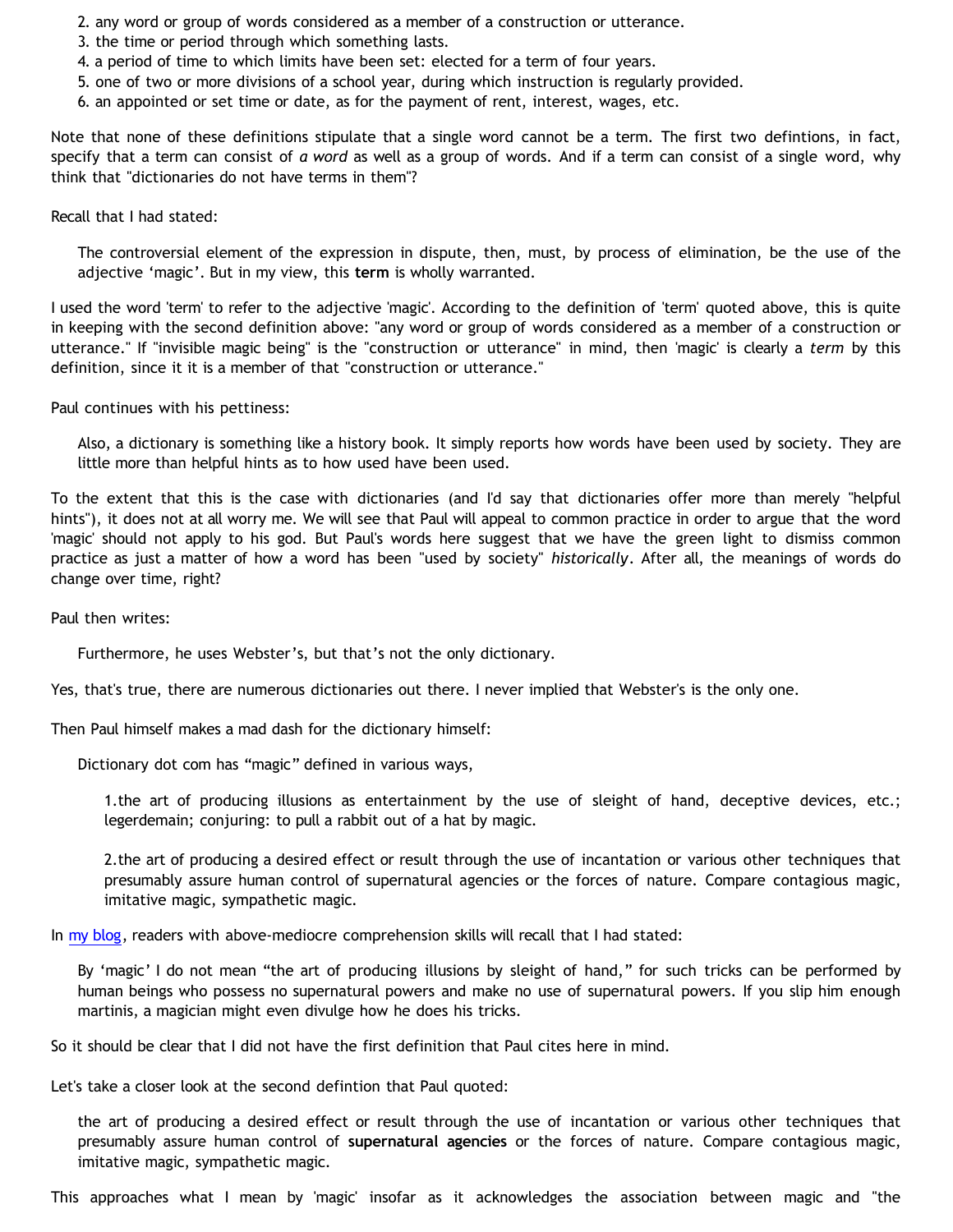supernatural," which is what I have in mind when I use the expression "invisible magic being." This should not be difficult to understand: the idea of magic is intimately associated with belief in the supernatural.

Paul made another run for the dictionary:

The American Heritage dictionary cites these two examples first,

1. The art that purports to control or forecast natural events, effects, or forces by invoking the supernatural.

2. The practice of using charms, spells, or rituals to attempt to produce supernatural effects or control events in nature. The charms, spells, and rituals so used.

This source also acknowledges the association of magic with "the supernatural." Christians want us to believe in "the supernatural," so it seems they should welcome the use of the adjective 'magic' when speaking of their god and other invisible beings. The word 'magic' simply acknowledges the element of supernaturalism that is integral to religious belief.

But Paul is not comfortable with this, so he appeals to what he believes is the popular understanding of 'magic' in order to disqualify its applicability to his object of worship:

It seems, though, that most people have the idea of humans doing something that can be attributed to the divine, and so when the divine works a miracle, that is not "magic."

Paul wants to dismiss the applicability of 'magic' to his god on the grounds that it has customarily been understood to involve human beings attempting to tap into a supernatural source. This is an appeal to custom, which has certain strengths, but also certain weaknesses. I have not taken any surveys on this to confirm or refute what Paul says, but I think there would be several reasons for why many thinkers might "have the idea of humans doing something that can be attributed to the divine," which I will explain. However, just note that even when Paul appeals to custom, the association between magic and supernaturalism is clearly present in his acknowledgement that "most people" have some reference to "the divine" in mind when contemplating stories of magic.

Now one reason why people might think of human beings instead of a divine being proper when thinking of magic per se, is due to preponderance of modeling, not because magic is inapplicable to "the divine." That is, most storybooks which include episodes involving the use of magic center around human beings who encounter seemingly insurmountable challenges but who also possess some favor or privilege (cf. "grace") bestowed on them from some supernatural source (say a miraculous birth, first instance, or an inheritance of some kind). The portrayal of otherwise human characters is not only to make the story interesting, but also to give it some relevance to those who might enjoy reading it. For consider: a story exclusively about a divine being which faces no fundamental alternative as man does (e.g., life vs. death) would make for very boring reading, because it would never face danger or challenge, so such stories would not survive because of their inherent lack of interest. Essentially, there'd be nothing to build a plot with, nor would human readers who do not live entirely in the world of fantasy find much to relate to in such stories. Only if human beings (or personified animals who behave like human beings and have needs similar to human beings) are involved does the story acquire any interest (cf. the book of Genesis). But it does not follow from any of this that the adjective 'magic' is inapplicable to what the Christians describe as their god. I see no problem with calling what the Christian god is said to have done magical. It is said to have created the universe. Did it create the universe through physical effort, collecting materials from here and there and assembling them into planets, stars and galaxies? No, it did so *magically*, by essentially willing it into existence. That's what we've been told to believe. If I saw Samantha Stevens summon a famous personality into her house ex nihilo, I'd call it magic. Why wouldn't I call what Christians say their god does magic as well? I call the energy that is available in the wall outlets throughout my house 'electricity'. Why would I not call the energy that is generated by and distributed from the power plant that feeds my house 'electricity' as well?

The second reason for why some people might resist using the adjective 'magic' when referring to "when the divine works a miracle," is lurking in the passage that Paul himself quoted from Easton's 1897 bible dictionary. Observe:

The Jews seem early to have consulted the teraphim (q.v.) for oracular answers(Judg. 18:5, 6; Zech. 10:2). There is a remarkable illustration of thisdivining by teraphim in Ezek. 21:19-22. We read also of the divining cup ofJoseph (Gen. 44:5). The magicians of Egypt are frequently referred to in thehistory of the Exodus. Magic was an inherent part of the ancient Egyptianreligion, and entered largely into their daily life. All magical arts weredistinctly prohibited under penalty of death in the Mosaic law. The Jews werecommanded not to learn the "abomination" of the people of the Promised Land(Lev. 19:31; Deut. 18:9-14). The history of Saul's consulting the witch ofEndor (1 Sam. 28:3-20) gives no warrant for attributing supernatural power tomagicians. From the first the witch is here only a bystander. The practice ofmagic lingered among the people till after the Captivity, when they graduallyabandoned it. It is not much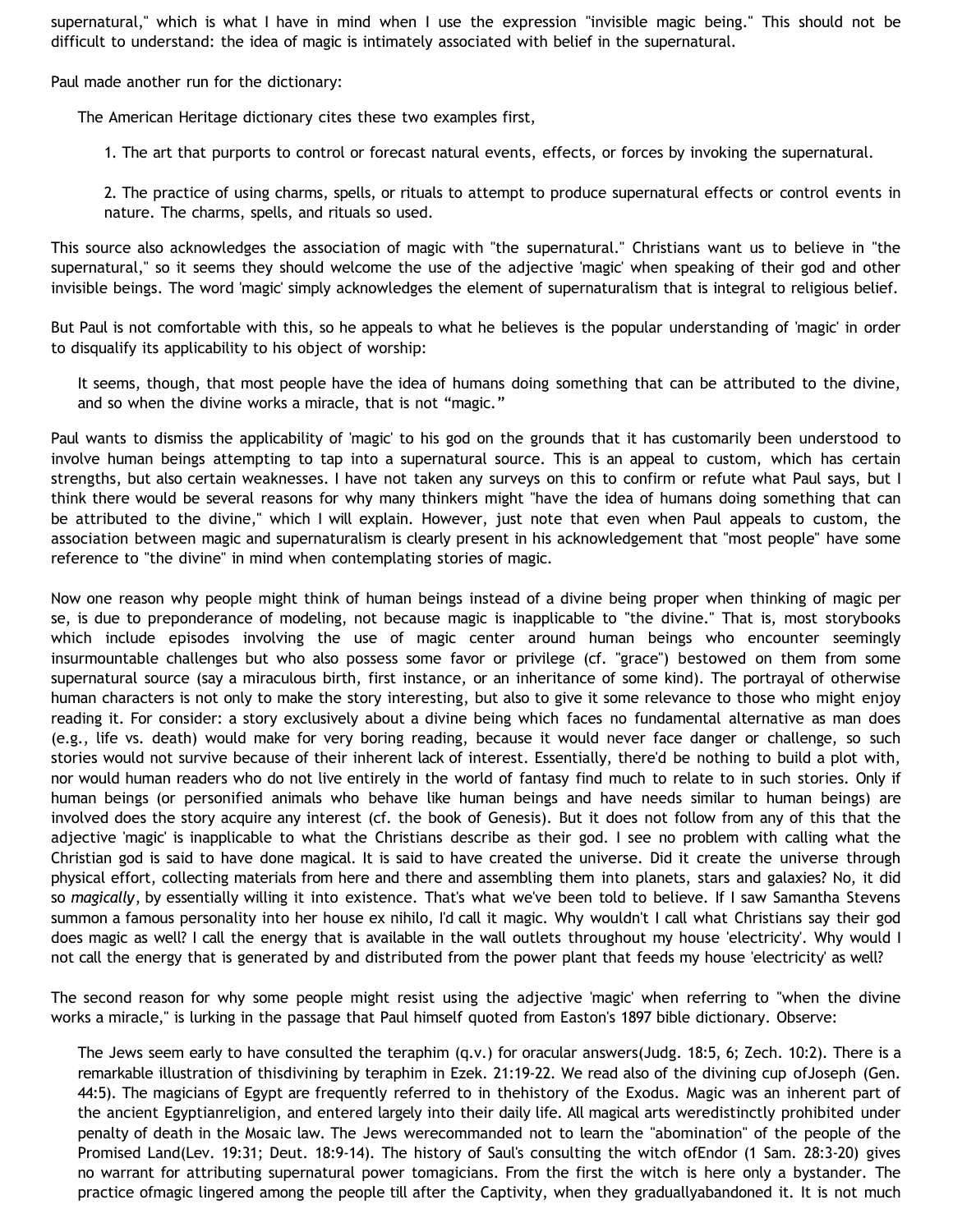referred to in the New Testament. The Magimentioned in Matt. 2:1-12 were not magicians in the ordinary sense of the word.They belonged to a religious caste, the followers of Zoroaster, the astrologersof the East. Simon, a magician, was found by Philip at Samaria (Acts 8:9-24);and Paul and Barnabas encountered Elymas, a Jewish sorcerer, at Paphos(13:6-12). At Ephesus there was a great destruction of magical books (Acts19:18, 19). [sic]

All this merely shows that, for the religionist, 'magic' is what *other* religions practice. So naturally, when the term is applied to their *own* religion, they take offense. But where does this offense originate? Well, it originates in the pejorative intentions that prompted religionists in using it to refer to rival religious groups. They invested it with pejorative connotations in order to claim a moral high ground that simply does not exist. The passage states that "Saul's consulting the witch ofEndor (1 Sam. 28:3-20) gives no warrant for attributing supernatural power tomagicians." [sic] But we don't need the bible's sanction in order to attribute supernatural power to magicians. What is going to happen if we do something that the bible-thumpers don't like? They'll get offended is all. But so what? Even Easton's associates magic with religious ritual. So Paul's citing of Easton's only helps to seal my case.

Paul then confesses the worry that "with so many definitions there's an air of subjectivity to which definition one will choose." I take this as an acknowledgement that there are numerous ways that the word 'magic' can be defined, and thus it could be defined in such a way that my application of it to the Christian god is not inappropriate, given the way Christians describe it.

But Paul continues to pout:

Recall that Bethrick gave Webster's definition and then said that he's "warranted" in applying this term to God. Though he may think he is warranted in applying this term to God, we've actually steered off course now. Bethrick's job, as he told us, was to show how this word was not pejorative as applied to God. But, since "pejoratives" are words meant to belittle or degrade something then it matters not if Bethrick is "warranted" in using the term! Betrhick forgot what he was trying to prove not even four paragraphs into his blog entry!

Where did I say that my "job... was to show how this word was not pejorative as applied to God"? Again, Paul's reading comprehension skills come under question. I stated the purpose of my blog quite explicitly:

James states that he "never understood why" I use this term, so I will take this opportunity to explain it.

Notice that I did not write to refute the charge that "invisible magic being" is "pejorative." I take Paul's tender sensibilities as sufficient evidence that this term has caused him plenty of emotional consternation, and I doubt that there's anything I'd ever be able to say to persuade him from believing that I use this term just to get under his skin. Christians have made it clear to me that they're going to believe what they want to believe, and nothing I can say will make much of an impact either way, even when they have admitted their ignorance on a relevant matter.

### Paul suggests that

One should think twice about the "arguments" of a man who can't even keep his own thoughts straight four paragraphs into a argument or defense piece.

And Paul should read a little more carefully, noting the purpose I state for writing something. Meanwhile, I would hope that my readers think about my arguments more than merely "twice." Perhaps Paul said this because he doesn't want people to think about the arguments he gives (whenever he might happen to do so), and skip right to the conclusion, hold up their right hands and say "Amen!"

Paul then feigns (again) to speak for everyone:

We can all agree that Bethrick failed to defend his case and answer James Anderson.

Specifically, defend what case? James expressed that he did not understand why I use a term that he considers pejorative. So I explained it. How did I "fail" in this task? Indeed, Paul seems to have had repeated trouble in simply comprehending what I wrote.

Paul writes:

More than that, I think it is obvious that Bethrick intends his claim that God is an "invisible magic being" to have negative and belittling connotations attached to it, and therefore it is indeed a pejorative.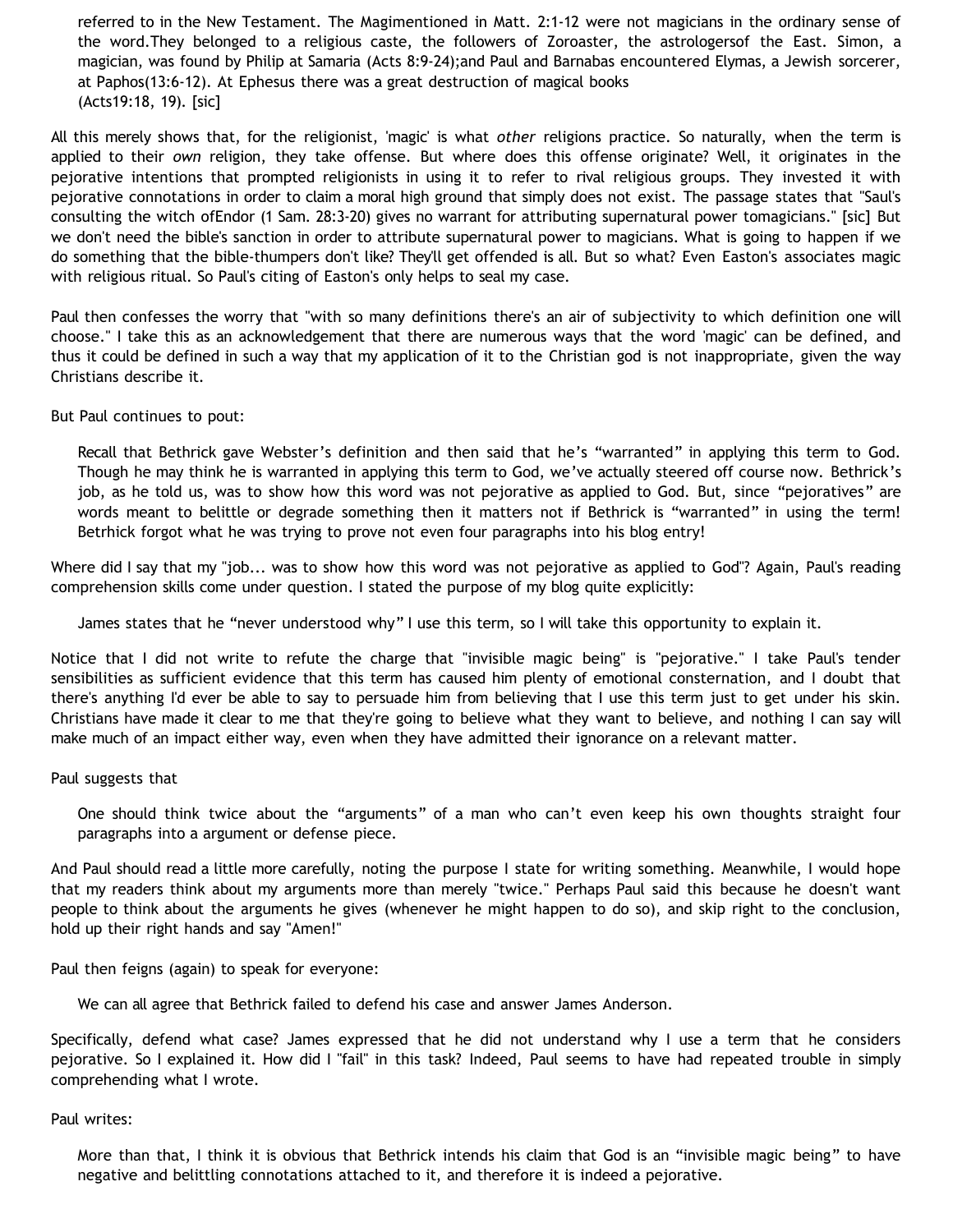"Bad Dawson! Bad Dawson! Naughty naughty!!!"

Again, I use the term 'invisible magic being' because it is open-ended. That is my primary purpose in using it: it is intended to cover any postulated mystical entity which is said to exist beyond the reach of our senses and possess conscious powers which we do not observe anywhere in nature (for instance, creating universes, turning water into wine, healing congenital blindness, causing diseases like epilepsy, stilling storms, and other magical feats). If in the meantime the Christian is offended by this, that's not my problem.

Paul then tried to disqualify the definitions which I did cite in my blog from applying to the Christian god. Recall that they were the following:

"the use of means (as charms or spells) believed to have supernatural power over natural forces,"

or

"an extraordinary power or influence seemingly from a supernatural source."

Paul reacted as follows:

Now, we can knock out the first definition since God doesn't use "charms or spells" to have "supernatural power" over "natural forces."

I expected as much from the master of trivialities himself. But this is insufficient for while the first definition does include the phrase "the use of means (as charms or spells)," it in no way restricts the means by which magic is plied to only those which it specifically names. By saying "*as* charms or spells," I take these to be *examples*, not exhaustive possibilities. But even so, how does Paul know that his god "doesn't use 'charms or spells'"? Well, I'm glad you asked. As I pointed out above, Paul "knows" this because he's in charge of what his god is and is not, what it uses and does not use, what it can and cannot do. Paul offers no objective means for going out and confirming what he claims about his god; rather, his stipulation is given on a "take it on my say so" basis. Meanwhile, because of his finely-tuned pettiness, Paul misses the primary point to citing these definitions, which is the association they acknowledge between 'magic' and "the supernatural."

Paul then stated:

Indeed, give[n] the reformed view of providence, there are no such things as "natural forces."

Um, yeah. Again please: Paul says "there are no such things as 'natural forces'." Try telling this to the victims of Hurricane Katrina, or those who were swallowed up by the December 2004 tsunami in the Indian Ocean. "...no such things as 'natural forces'"? And people wonder why science and religion are so much at odds with each other? On Paul's view, there's no such thing as causality, inertia, thermodynamics, gravity, centrifical force, friction, aerodynamics, chemical reactions, hydrolics, etc. My, the delusion is strong with this one.

Paul tried to make another stab at the definitions I cited:

Second, these definitions clearly imply the common use of the word in that it is understood that humans are the ones doing the "magical acts." They "have power" which comes from a supernatural force.

I already spoke to this point above, so I shan't repeat myself. I'll just remind my readers that "common use" does not always coincide with carefully considered use.

Paul made another ill-fated attempt:

Third, even if we applied this to God, this would not be a good definition since it fails to distinguish God from, say, another worker of magic. Stated another way, Dawson has broken one of the rules for making a good definition.

Again, Paul seems not to have read my entry very carefully. Note what I had written:

And contrary to what Anderson says, my use of this expression does in fact add to my analysis in that it covers more than just the Christian god; in addition to Christianity's deity, it also includes any rival deity which non-Christian religionists might imagine.

I don't know how I could have made my point more explicitly clear: I use this term because it is open-ended. I don't want to leave out anything that would apply, so it would be unhelpful to my atheological purposes to specify just the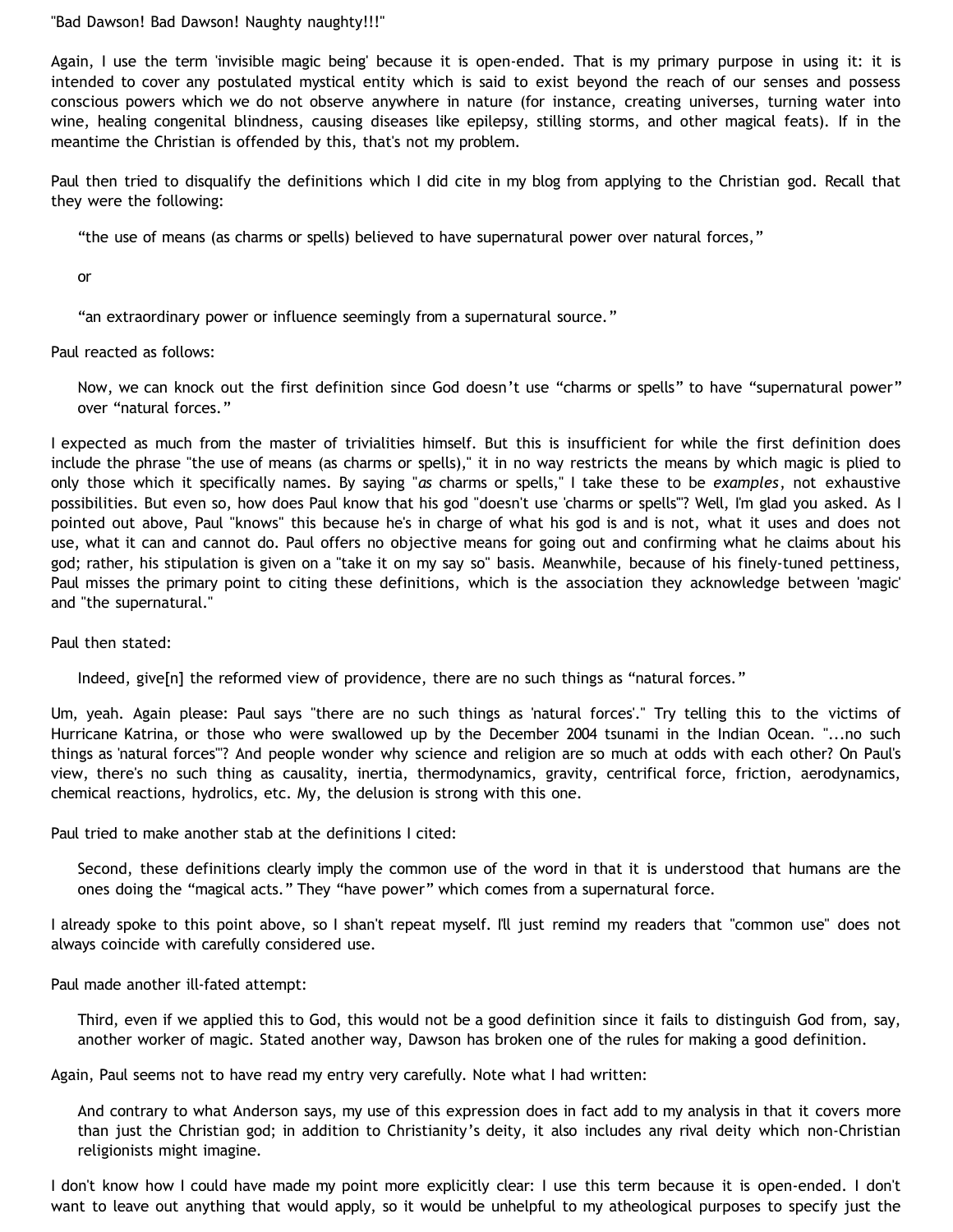Christian god, when in fact my points very well may suitably apply to other alleged gods and mystical beings. For instance, when I say that I do not believe in *any* invisible magic beings, it should be clear that I'm not singling out just the Christian god, or just the Islamic god, or just the Lahu god. I'm throwing a net wide enough to engulf them all. The expression 'invisible magic being' is the ultimate trash compactor in this sense.

Paul says that I have "broken one of the rules for making a good definition." He does not identify which rule he has in mind, so it appears to be another toothless charge. In fact, what holds a definition together is the centrality it gives to a conceptual common denominator. In the case of 'magic', the common denominator is the claim to some "supernatural power." This violates no "rules for making a good definition" that I'm aware of.

Paul made one last effort to discount the definitions I quoted:

Fourth, it is clearly obvious that the vast majority of people have something like Harry Potter in mind when they think of "magic." Even when I was a god-hater I never thought of God as "magical." Indeed, in all my research of this term I did not see one instance where Jehovah was ever referred to as magical. However, I did see a plethora of instances where this term was applied to something humans did.

I spoke to this point above as well. Simply, stories involving human beings would be much more interesting and relevant to human readers than stories exclusively about supernatural beings bearing descriptions like those that Christians give of their god. But points like this will not matter much to Paul, for he's bent on special pleading his case. For consider, if we read of someone turning water into wine in a Harry Potter book, Paul's point here acknowledges that most people would have no problem calling it "magic." But Paul insists that it is "pejorative" if we use this word the very same thing happens in a storybook called the Book of John.

Paul says that "in all my research of this term" - he's working on his dissertation, no doubt - "I did not see one instance where Jehovah was ever referred to as magical." So Paul offers us the stable footing of an argument from silence: "I never saw anyting referring to the Christian god as 'magical', therefore this word does not apply!" Paul's case doesn't get any stronger than this, and it can't.

Then after sharing his foot-and-mouth disease with his readers, Paul acknowledges an important point:

But, Dawson really has something more basic in mind when he applies this term to God.

Yes, I certainly do. What I have in mind is not "charms or spells" per se, for instance, but the orientation between subject and object. Magic is a name for the power alleged to belong to a subject which holds metaphysical primacy over the world of objects. It's a power that Jesus tapped into in order to perform miracles, and it is a power that Harry Potter taps into in order to get out of sudden difficulties.

Paul then quoted me:

Do not Christians believe that their god has "supernatural power over natural forces," that it possesses "an extraordinary power or influence"? Is their god not said to be "a supernatural source"?

Paul reacted to this as follows:

First, I do not believe in "natural forces."

We saw Paul state this above. It makes me feel very sad for him, as it shows not only how out of touch with reality his worldview is, it also shows how desperate he is to maintain division with those who do not believe in his invisible magic being.

He then wrote:

Second, I don't know what Bethrick means by calling God a "supernatural source."

Well, what do Christians mean by 'supernatural'? Christians think that "the natural order" has a supernatural source. For Christians, that supernatural source is the will of the Christian god. It is conceived as a conscious faculty which has the power to will anything it wants into existence and conform whatever does exist to whatever it wants it to be. I know, bizarre, isn't it?

Paul took another leap of inference: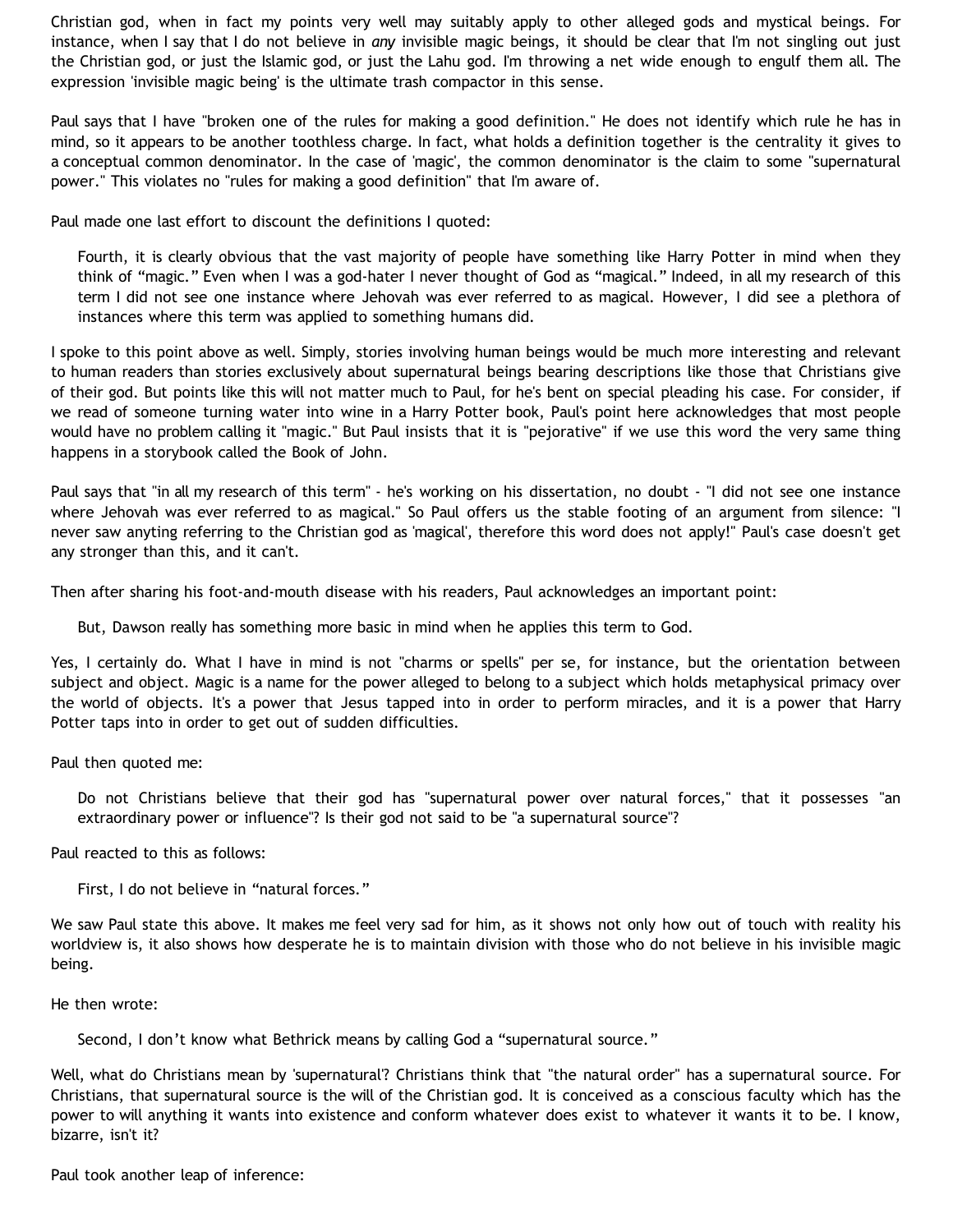I take it that Dawson is calling the traditional attribute "omnipotence," magic. He's saying, "Hey, God is supernatural, and he has power, therefore he's magical." But this is obviously an equivocation. The problem here is that if this is what it is to be "magical" than the term can be applied to nothing else!

Amazing, isn't it? I nowhere affirmed that 'magic' is identical to what Christians mean by 'omnipotence', but here Paul wants to "take it" that I have made such an equation. Why? Well, it allows him to accuse me with another fallacy. So given this end, it doesn't matter what I have stated, the goal of discrediting me outweighs any need to deal with the issues in an honest manner. But I will say this, since he introduced the matter: While I do not say that "magic" means "omnipotence," I would say that the meaning of the word 'magic' is open-ended (as I mentioned above) and thus *subsumes* what Christians mean by 'omnipotence', for the conceptual common denominator - namely the primacy of consciousness - is there. This answers Paul's concern as to whether or not "the term can be applied" to anything else.

Paul again reiterated his point that "'magic' is traditionally understood as the non-supernatural 'tapping in' to the supernatural in order to have some control over the environment, or discern some information from the netherworld," but I have already dealt with this. It's a dead end for Paul for the variety of reasons that I have already spelled out.

Paul ignores the fact that the open-endedness of the word 'magic' allows for a broad spectrum of degrees:

God is not like this in any respect. Actually, what pops into most people's minds when they hear the word "magic" is maybe an image of a Leprechaun. Or Harry Potter. But none of these beings are anywhere close to being like God. It's not even a comparison.

This statement is tendentiously Procrustean, driven expressly to deny to the Christian god rightful membership in a class to which it belongs, just to avoid it from being tarnished with a word that Paul finds personally offensive. The foul odor of Paul's special pleading has become intolerable as he presumes to speak for "most people's minds." No doubt he's been endowed with a magical ability to know "what pops into most people's minds" given certain stimuli. So what if images of Leprechauns and Harry Potter "pop into most people's minds." This by itself is not an argument. Harry Potter, Leprechauns, gnomes, faeries, and the rest may simply represent the lower tiers of the magic continuum. I'm happy to let Paul suppose that his god occupies one of the higher tiers if it makes him feel better.

Paul tries to stipulate the debate into his favor again:

The only way that it's close is if one views the God of the Bible as being a creature like this, but the problem is that this then is not the God of the Bible anymore.

No, that is not the only way. What unites notions like Leprechauns, Harry Potter, faeries, and sundry deities (including the Christian god) has nothing to do with "being a creature." On the contrary, whether something is thought to be a creature or a creator is a non-essential. The questions to ask are: Is the agent in question associated with belief in the supernatural? Does the agent in question possess or at any rate wield a power alleged to be performed by a faculty of consciousness but which we do not find manifested in nature or in man-made machines? Etc. Examples can include, but are not exclusively restricted to: flying on a broomstick, walking on unfrozen water, opening giant doors at the utterance of a command, parting the Red Sea, conjuring reptiles, turning water into wine, endowing love potions with their mystical properties, etc.

#### **Wishing and the Christian God**

Paul then sought to widen the great divide by denying that his god *wishes*. Recall that I had stated:

"According to its spokesmen, this magic-endowed personal agent can wish things into existence (cf. "creation ex nihilo")."

In response to this, Paul wrote:

Bethrick again makes use of pejoratives (e.g., "wish). The problem is that God doesn't wish. Wishing is usually understood as the desire for something you cannot have, or want really really bad, but it's so unattainable that the only way to get it is by "wishing" for it.

I thought man was "created in the image of God." How can man do something that god cannot do? At any rate, in one sense Paul is right: his god does not wish, but not for the reasons he has given. Rather, his god does not wish because his god is not real. It would have to be real in the first place in order for it to be capable of wishing. But even his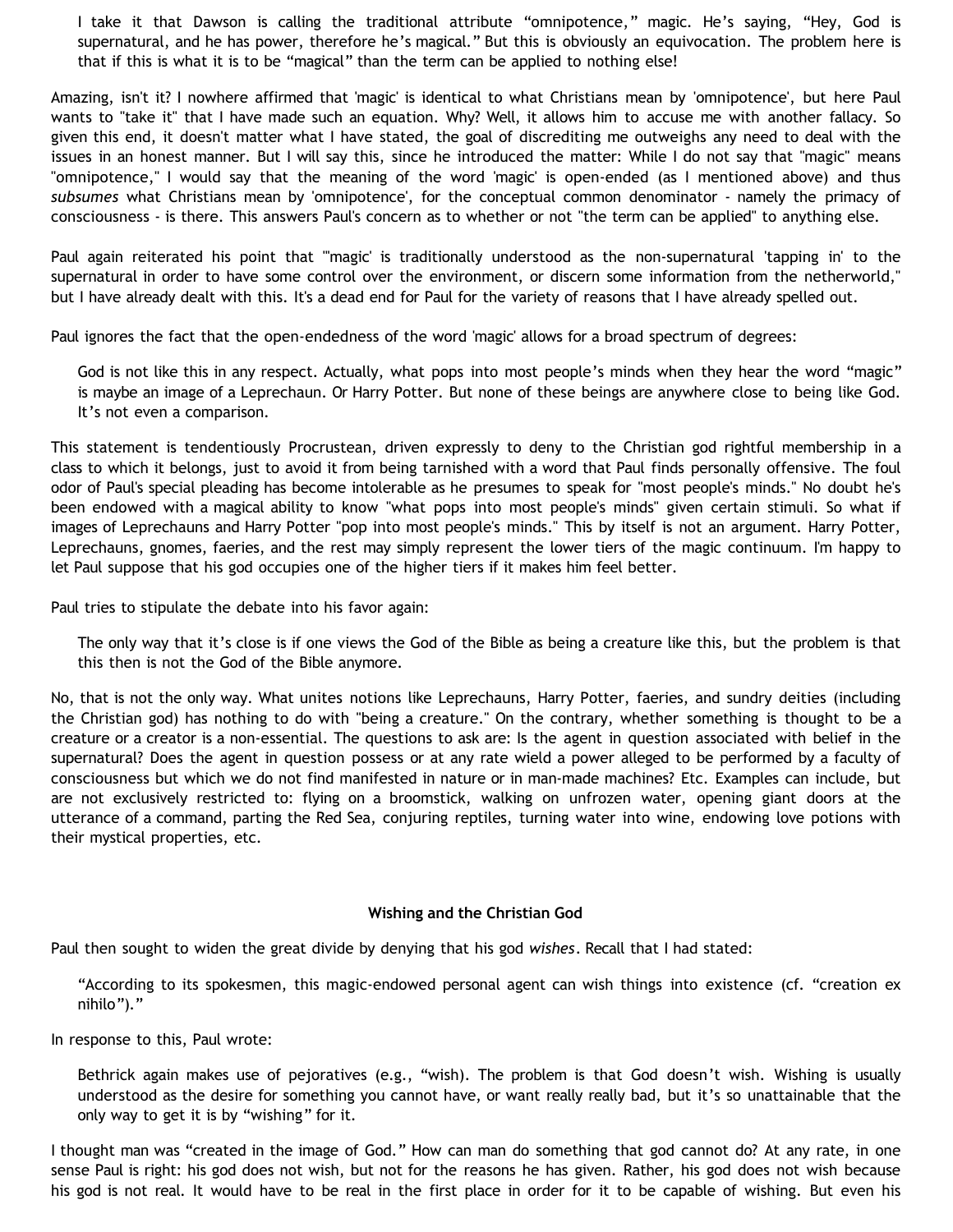come-back here is weak, and it would be easy to overcome by a believer who wanted his god to be capable of wishing. Paul says that "wishing is usually understood as the desire for something you cannot have," and applied to human beings, that may certainly be the case at least part of the time. A believer however could easily say that, when applied to his god, the idea of unattainability is logically excluded, for whatever the magic being wants, the magic being gets. After all, this is what we find in the bible. So our would-be believer could easily respond to Paul by saying that he is unnecessarily packing anthropomorphic presuppositions into the meaning of 'wishing'.

But Paul will probably insist until he's blue in the face that his god does not wish. [Look at all the things Paul's god](http://dictionary.reference.com/browse/wish) [cannot do](http://dictionary.reference.com/browse/wish):

*–verb (used with object)*

- 1. to want; desire; long for (usually fol. by an infinitive or a clause): I wish to travel. I wish that it were morning.
- 2. to desire (a person or thing) to be (as specified): to wish the problem settled.
- 3. to entertain wishes, favorably or otherwise, for: to wish someone well; to wish someone ill.
- 4. to bid, as in greeting or leave-taking: to wish someone a good morning.
- 5. to request or charge: I wish him to come.
- *–verb (used without object)*
- 6. to desire; long; yearn (often fol. by for): Mother says I may go if I wish. I wished for a book.
- 7. to make a wish: She wished more than she worked.
- *–noun*
- 8. an act or instance of wishing.
- 9. a request or command: I was never forgiven for disregarding my father's wishes.
- 10. an expression of a wish, often one of a kindly or courteous nature: to send one's best wishes.
- 11. something wished or desired: He got his wish—a new car.

I don't see any definition here which includes in it the idea that whatever is wished for will not be attained. In fact, the first definition equates wishing with wanting and desiring. And the bible models the Christian god wanting and desiring in many instances. But, more on this below.

For now I think it is noteworthy to point out that Paul apparently disagrees with Cornelius Van Til. For Van Til clearly assumed that the Christian god can wish:

... it was God's will that sin should come into the world. He *wished* to enhance his glory by means of its punishment and removal. (Van Til, *The Defense of the Faith*, p. 160; emphasis added)

Again, Paul thinks that he can say that his god does not wish, because Paul determines what his god is and is not, what his god can and cannot do. The reason why Christians have so many internal disagreements is because one Christian will imagine his god one way, while another Christian imagines his god another way, and never shall the two meet. Here's an instance where the way Paul imagines his god is at variance with the way Van Til imagined his god.

Now for some bible quotes. Note how many times the bible portrays its god *wishing*:

**Psalm 115:3:** "Our God is in the heavens, and he does as he wishes."

**Proverbs 21:1:** "The king's heart is like channels of water in the hand of the LORD; He turns it wherever He wishes."

**Isaiah 46:9-10:** "Remember the things I have done in the past. For I alone am God! I am God, and there is none like me. Only I can tell you the future before it even happens. Everything I plan will come to pass, for I do whatever I wish."

**Daniel 4:17:** "This sentence is by the decree of the angelic watchers, And the decision is a command of the holy ones,In order that the living may know, That the Most High is ruler over the realm of mankind, And bestows it on whom He wishesAnd sets over it the lowliest of men."

**Daniel 4:25:** "that you be driven away from mankind and your dwelling place be with the beasts of the field, and you be given grass to eat like cattle and be drenched with the dew of heaven; and seven periods of time will pass over you, until you recognize that the Most High is ruler over the realm of mankind and bestows it on whomever He wishes."

**Malachi 1:10:** "'How I wish one of you would shut the Temple doors so that these worthless sacrifices could not be offered! I am not pleased with you', says the Lord of Heaven's Armies, 'and I will not accept your offerings'."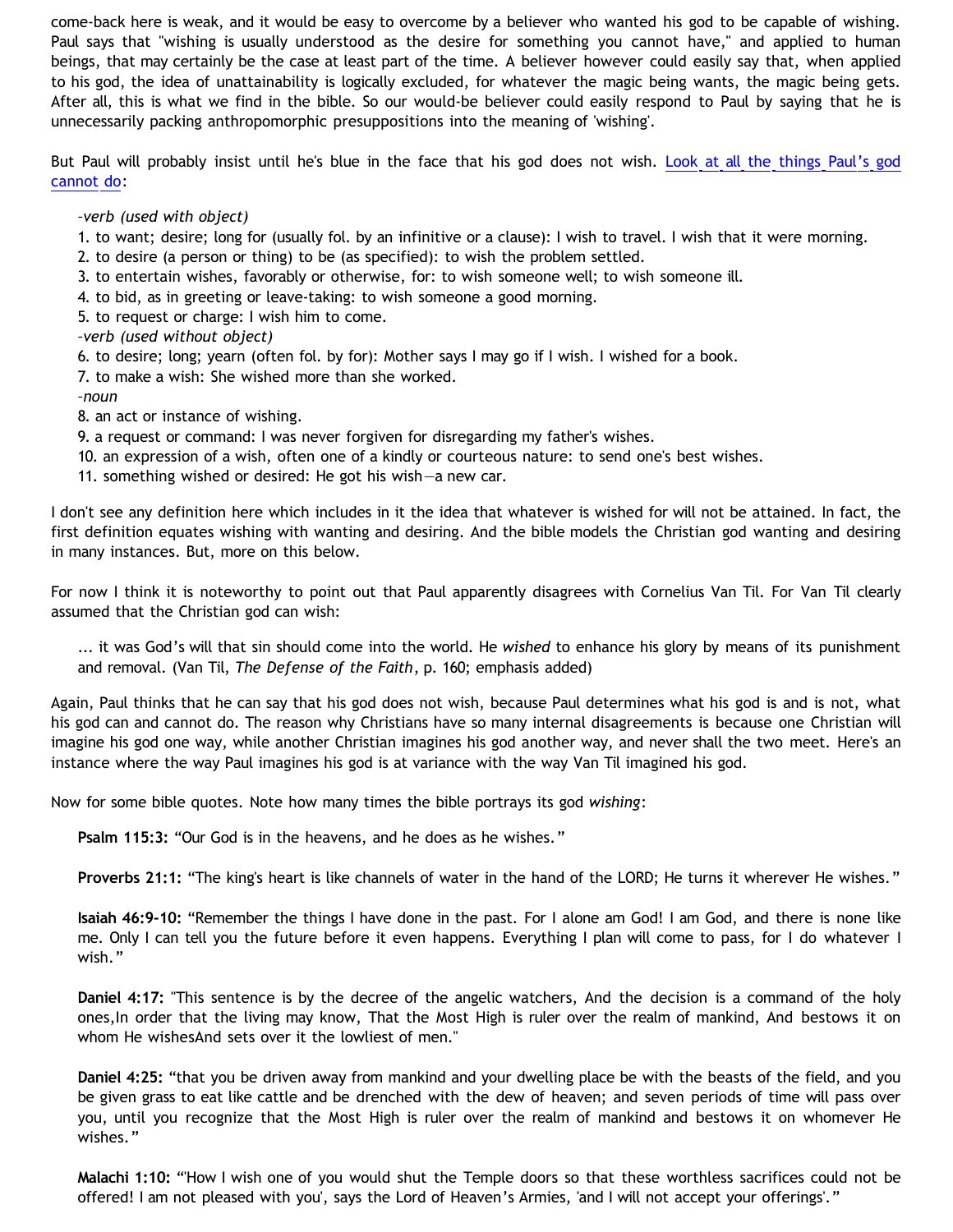According to one gospel, Peter thought that Jesus could wish:

**Matthew 17:4-5:** "Peter said to Jesus, "Lord, it is good for us to be here. If you wish, I will put up three shelters one for you, one for Moses and one for Elijah." While he was still speaking, a bright cloud enveloped them, and a voice from the cloud said, "This is my Son, whom I love; with him I am well pleased. Listen to him!"

According to another gospel, Jesus wished:

**Luke 12:49:** "I have come to cast fire upon the earth; and how I wish it were already kindled!"

**Luke 19:42:** "He said, `I wish you knew today what things would give you peace! But now you do not see what they are'."

And according to yet another gospel, Jesus affirmed that his god wishes:

**John 5:21:** "For just as the Father raises the dead and gives them life, even so the Son also gives life to whom He wishes."

Additionally, the apostle Paul thought his god could wish:

**Romans 1:10:** "I ask God that in some way now I may be able to visit you, if he wishes me to do it."

**I Corinthians 15:38:** "But God gives it a body just as He wished, and to each of the seeds a body of its own."

**Ephesians 1:1:** "I am Paul, an apostle of Jesus Christ. It was God's wish for me to be his messenger. I send greetings to God's people in the city of Ephesus, to those who believe in Christ Jesus."

So according to the bible, which I always thought spoke for Christianity, the Christian god is in fact supposed to wish. Perhaps the way the authors of the bible imagined their god differs with the way Paul imagines his god on this point.

Paul then says that:

Creation ex nihilo has never been understood by any atheologian as "wishing."

Really? How does Paul know this? He does not say. I guess we're all supposed to bow our heads and nod in silence.

Paul seems to confuse me with a believer:

Dawson's claiming that: "a being able to do all His holy will, including doing anything with what He's created" created the world out of nothing.

This is wrong: I never claimed that anything "created the world out of nothing."

#### **The Scourge of Objectivism**

Paul then tried to launch an attack against Objectivism. He wrote:

Objectivism has three axioms which they think are unique to Objectivism and unique to Dawson's own worldview and also devastating to Christian theism. They are: the axioms of (1) existence, (2) identity, and (3) consciousness.

Does Paul know of any other philosophies which name these facts explicitly as their axioms in the manner that Objectivism does? Paul sometimes tries to claim that these axioms are not unique to Objectivism, though I've not seen him identify any other philosophy which affirms them as Objectivism does. And if Paul could produce another philosophy which happened to agree with Objectivism's axioms, would it follow from this that either the axioms or Objectivism as a whole is false? Of course not.

Paul reveals his level of understanding when he gives his flash-card summary of Objectivism:

Real fast and in order, (1) is also called by the famous phrase "existence exists" (when you ask Objectivists what " existence exists" means they'll tell you it means "things exist"). (2) Simply states that an entity is itself and not another thing (A is A). (3) States that (a) consciousness does not have primacy over existence (something must exist in order for you to be conscious, a consciousness with nothing to be conscious of is, according to Rand, a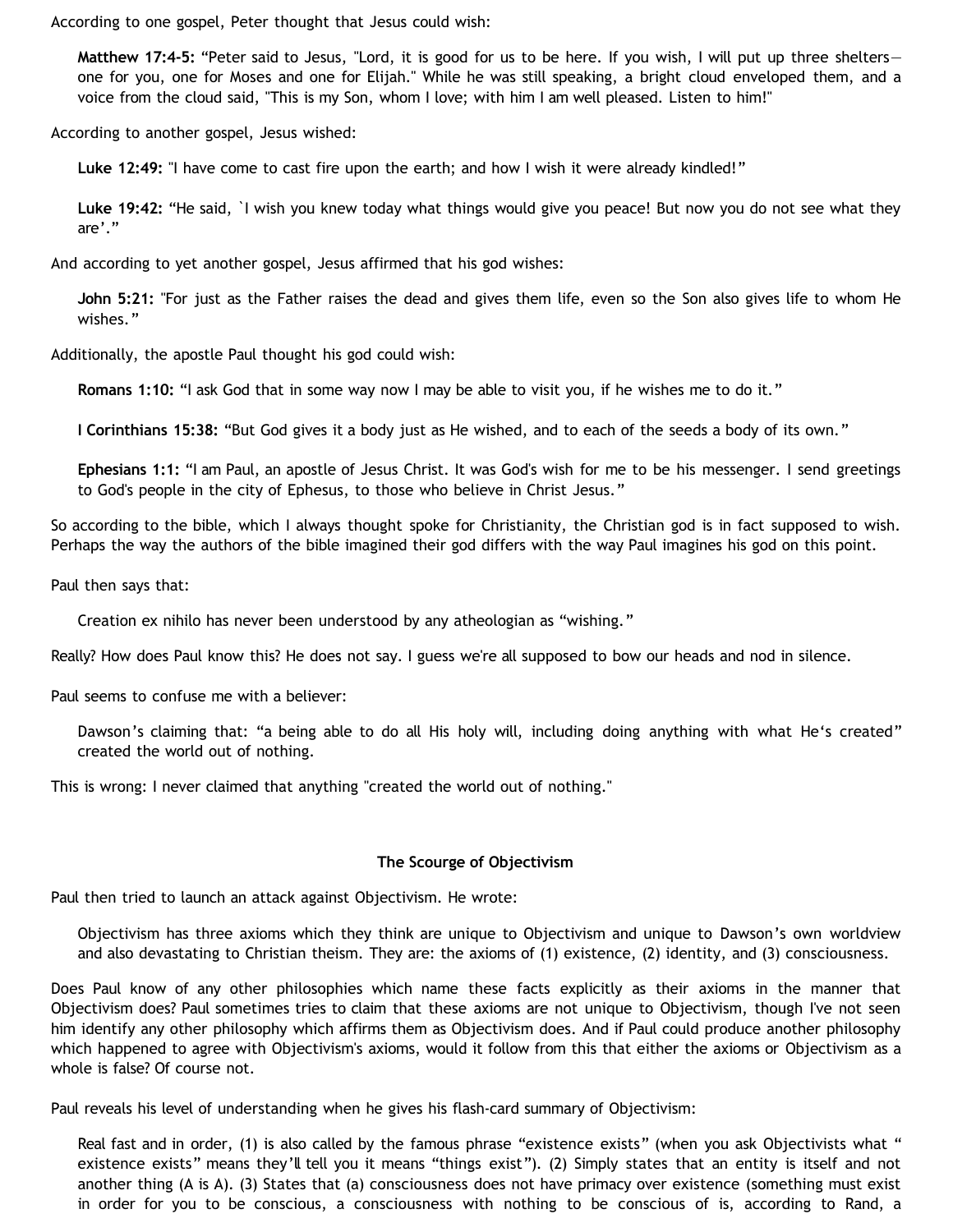contradiction in terms) and (b) consciousness is axiomatic because you'd have to be conscious to deny that you were conscious.

This is pretty close, though much more can be said. For instance, the implication of all three axioms is that existence exists independent of consciousness, that consciousness did not create reality, that the task of consciousness is to perceive and identify what exists, not create and alter what exists at will. Paul makes use of these truths whenever he shoves a donut in his mouth, drives his car, makes love to his wife, or sets down to write another scathing post against Dawson Bethrick. But when he's confronted with these truths in the context of an apologetic debate, that's when he begins to buck.

Paul then wrote:

It's dubious how these can be used as an argument against theism, though. For example, how does the fact that " things exist" even remotely count as an argument against theism?

What about (1), (2) and (3) did Paul not understand? The axiom 'existence exists' is a starting point. If we begin with the fact that existence exists, then there's no need to posit something that created existence. We all have to start somewhere. What is your starting point? This question may be difficult to answer if one is reluctant to let go of sacred cow assumptions and beliefs that he's in the habit of accepting as true on faith. But if we cut past all those assumptions, uprooting them from below the surface where they were accepted uncritically, digging down to the very bedrock of our cognition, what do we find? Some Christians of course are going to say "God." But to what does this word refer? What does it mean? If he says it refers to "the creator of the universe," then already we can see he's not dug deep enough. For the notion "creator of the universe" is not conceptually irreducible; it clings to too many prior assumptions to be a genuine starting point. For one, it assumes the truth of Objectivism's starting points: to assert the existence of a "creator of the universe," something would have to exist (there's (1)), he would have to mean "creator" as opposed to something other than a creator (there's (2)), and he'd have to be conscious in order to make such a claim in the first place (there's (3)). Also we can ask: by what means do you have awareness of this thing you call "God"? If he says he inferred its existence from prior premises, then he's explicitly admitting that there are more fundamental assumptions lurking around that need to be identified and examined. That would discount "God" as his starting point. If he claims to have awareness of his god by looking inward, well, "inward" as opposed to what? "Outward"? Well, how did he make this distinction if he did not look outwardly first? If he thinks he looked inwardly first, how did he come to distinguish the inner from the outer? How does he distinguish what he calls "God" from what he is merely imagining? Again, Christians are out of luck on all these points on account of the stolen concepts they've accepted at the most fundamental level of cognition.

It is important to notice how the theist's would-be starting point assumes the truth of mine. In other words, my starting point would have to be true in order for the theist to assert his. I explained this [here](http://bahnsenburner.blogspot.com/2006/07/theism-and-its-piggyback-starting.html). The believer in Wod says that his invisible magic being exists, and I say existence exists. Where did the Wod-believer get the concept 'exists'? He is borrowing from my worldview. Bugs ya, don't it?

If we begin with the fact of existence, then it should be obvious that it is nonsensical to ask for an explanation of existence. There goes the cosmological argument. For details, see [here,](http://bahnsenburner.blogspot.com/2006/05/basic-contra-theism.html) [here,](http://bahnsenburner.blogspot.com/2006/03/responding-to-pavielle.html) and [here](http://www.geocities.com/katholon/DBvPM1005.htm).

Paul asks:

And, how is this at all unique to Bethrick's position?

Well, for one, Objectivism makes the recognition of these facts, and the conceptual hierarchy which they imply, explicit from the very beginning. Also, Objectivism remains consistent to these facts throughout its various branches. Where does Christianity explicitly affirm the axiom 'existence exists'? It is unique to Objectivism because Objectivism is unique in affirming it explicitly as its conceptually irreducible starting point.

Paul writes:

Christianity teaches that God exists and has existed eternally.

And just to entertain such a teaching, the Objectivist axioms would have to be true: something would have to exist, that something would have to be itself as opposed to something other than itself, and you would have to be conscious in order to have awareness of such teachings.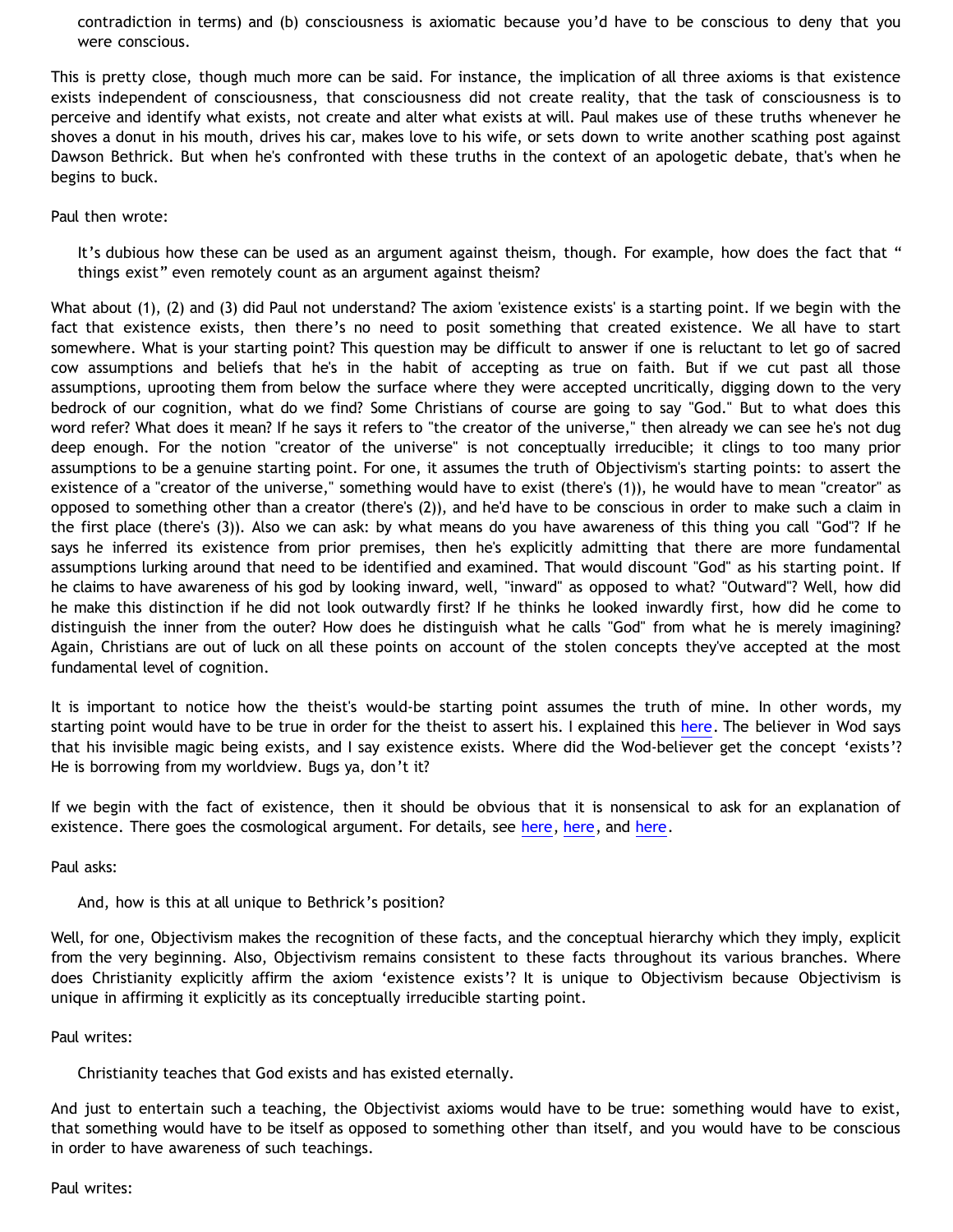Christianity begins with the creation account.

Which, as I indicated above, takes for granted numerous prior assumptions that Christian teachings leave unexpressed and unexplained. Try this: start with the fact that existence exists independent of any consciousness, and build an argument which remains consistent with this fact but seeks to conclude that a conscious being created existence. The Christian may say: "But we say God exists." So he agrees that existence does not require an agent to "account for" it. Boom, you're done: the Christian's god is out of a job. It's no longer needed as an explanation of what exists.

Paul writes:

One could say that one of the things you come away with no matter what from reading Genesis 1-2 is that "things exist!"

For one, no one needed to read Genesis in order to recognize the fact that things exist. Genesis is completely irrelevant. Also, it's not what "you come away with no matter what from reading Genesis 1-2," it's *what had to be true in order for it to be written and read in the first place*. What had to be true in order for the Genesis story to be written? The Objectivist axioms did.

Paul writes:

The Objectivist makes a mountain out of molehill with this one.

How so? Objectivism is simply making the rational thinker's conceptually irreducible starting point explicit. How is that " mak[ing] a mountain out of a molehill"? Does Paul have any sustainable objection to make against Objectivism? So far he's shooting blanks.

Paul writes:

So, my contention is that one cannot possibly mount a successful atheological argument from the axiomatic claim that 'things exist'.

Well, woop-di-doo. Paul's "contention" assumes much more than he lets on, and his understanding is selectively permeable. Remember earlier in this blog I asked you, my readers, to keep in mind Paul's charge that I committed the fallacy of slanting. That fallacy was defined as:

Deliberately omitting, de-emphasizing, or overemphasizing certain points to the exclusion of others in order to hide evidence that is important and relevant to the conclusion of the argument and that should be taken into account of in an argument.

It seems Paul is doing just this throughout his "devastating critique" of Objectivism. He deliberately ignores the crucial role that my atheology gives to the issue of metaphysical primacy, omits identifying any objective means by which he might have awareness of what he calls "God," ignores the fact that statements like "God exists and has existed eternally" and teachings such as "the creation account" draw on abundant prior assumptions that are needed to prop up such beliefs. He ignores the fact that Objectivism's axioms would need to be true in order for him to claim that Christianity is true in the first place. All this deception is integral to the way Paul frames the issues here.

Alright, let's review Paul's contention. Does he begin by identifying a starting point that does not assume the truth of mine? No, he begins by mischaracterizing the Objectivist axiom 'existence exists', which he shouldn't need to do if he were so confident in his contention:

To the extent that an argument can be made, "existence exists" will not be axiomatic anymore and hence subject to all the epistemological missiles who choose to launch at it.

How will making an argument cause "existence exists" to no longer be axiomatic? What argument do you have in mind? What "epistemological missiles" could have any meaning if the axiom 'existence exists' were not true? The axioms are invulnerable; they have to be true for anyone to launch any "epistemological missles" in the first place. And if they direct those missiles at the axioms, they're simply shooting themselves in the foot. Hardly a surefire method of attacking Objectivism.

So far it seems Paul is the one who's making a mountain out of a molehill here.

Paul writes: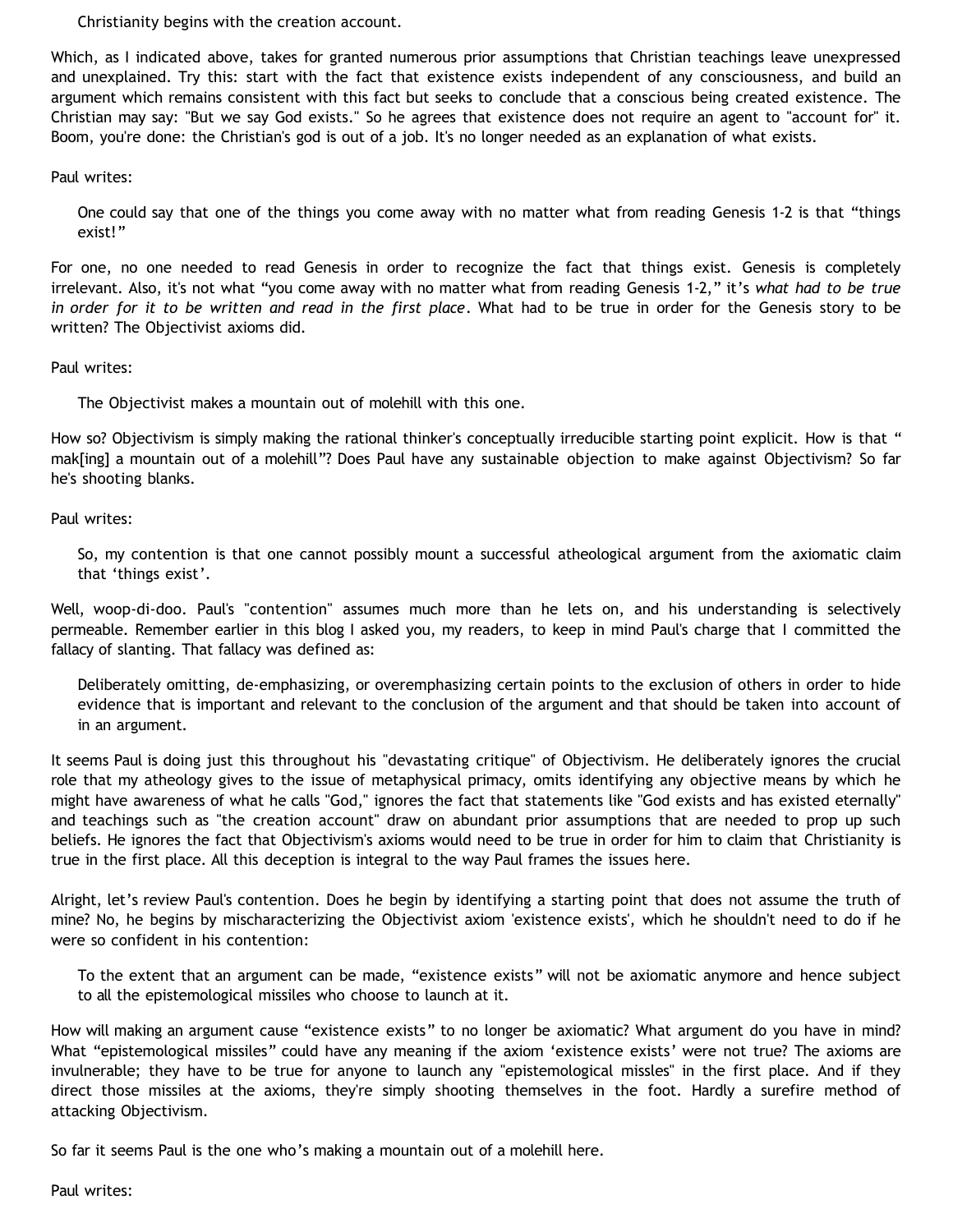So the objectivist has two options: (a) keep his axiom and loose his critique against Christianity or (b) loose his axiom and be forced to defend a position not unlike this one: "existence exists means that only indestructible hard bits of matter exist and even an omnipotent God cannot affect them."

I was hoping that Paul would explain how assembling an argument (any argument?) would cause 'existence exists' to lose its axiomatic status. Instead, he does a drive-by on this and assumes that's sufficient, then lists two alternatives (as is so common with religious apologists: they love to back people in between an imaginary rock and a fictitious hard place) from which we're supposed to make some difficult choices. The question is: Why are Paul's (a) and (b) our only two options? Why do Christians so habitually suppress the rational alternative? Namely: Begin with the fact that existence exists, recognize that it exists independent of consciousness, and move on from there. What's wrong with that? Paul doesn't like it because it does not allow room for his invisible magic being. No wonder he's in the business of making mountains out of molehills; he wants to practice using his faith to cast them into the sea!

### Paul writes:

When the objectivist makes this move ((b)) it won't be too hard to slice and dice him.

Paul needs to take his plan back to the drawing board, because chances are, most Objectivists are simply not going to accept his characterization of matter, and thus will simply scoff at his proposed dichotomies. They are like cardboard cut-outs of out-of-work actors in an auto parts store, tenuously held up by Elmer's and popsicle sticks.

### Paul continues:

I'll address (3) briefly since (2) concerns us with the post by Bethrick that I'm replying to. So, regarding consciousness: (i) Dawson's a materialist and so I don't think he can account for consciousness.

Where does Paul get the idea that I am a materialist? Does Paul not realize that one need not be a materialist in order to reject belief in invisible magic beings? [I've pointed out to Paul before](http://bahnsenburner.blogspot.com/2006/03/will-real-tag-please-stand-up.html) what [apologist Greg Welty](http://www.swbts.edu/faculty/gwelty/) has said on this point:

materialism is not 'the consistent testimony of the modern atheist.' Many atheists believe that something more than concrete, material objects exist, and present plenty of arguments for that view. Acting as if they're all materialists makes us look, well, a bit outdated. Sort of like never progressing beyond Hume in our understanding of 'the inductive problem'. [\(Re: On b\) and possibly not-a](http://www.ccir.ed.ac.uk/~jad/vantil-list/archive-Sep-1999/msg00021.html))

What is Paul's primary objection to materialism? Is it not its incompatibility with the fact that we are conscious? Consciousness is often thought to be something other than material in nature, so a view which stipulates that matter and only matter exists (and that nothing that is not matter does not exist) seems to pose a problem with this fact. Paul can put his missile-launcher down, for Objectivism explicitly affirms the fact that we are conscious. If Paul still thinks there's a problem here, he's welcome to produce a statement from the Objectivist corpus which stipulates that only matter exists and that consciousness does not exist. How long should we wait for him to produce such a quote?

Meanwhile, what exactly does Paul mean by "account for consciousness"? I simply recognize that consciousness is real. Why do I need to "account for" it? What am I supposed to say at this point? ["Duh, I donno, must be God did it!](http://www.geocities.com/katholon/duh15.wav)"? How does Paul know that I have no "account for" consciousness?

Since he brings up the issue, we must ask: what according to Paul qualifies as a satisfactory "account for" consciousness? Does he think that an appeal to his god will satisfactorily "account for" consciousness? How so? If Paul thinks his god is conscious, then he's simply pointing to what needs to be "accounted for" in the first place. So theism offers no progress whatsoever on this point. It's worse than vicious circularity; it's go-nowhere-quickly-itis.

### Paul writes:

That is, if Dawson's Objectivism (I say Dawson's since I don't know if materialism is necessitated by Objectivism) is correct, then we're not conscious in any interesting way.

Is this supposed to be an argument? For or against what? Precisely what does Paul mean by "conscious in any interesting way"? And why doesn't he explain this? To be conscious in any *particular* way (for instance, "in any interesting way"), one would have to have the capacity of consciousness in the first place. Paul is simply telling us about himself here: he's so prone to taking consciousness for granted that explicitly recognizing it seems degrading somehow. But it's still a fact that consciousness is real, and it's still a fact that one would have to be conscious in order to deny his own or anyone else's consciousness. So the Objectivist axiom of consciousness prevails, while Paul is caught once again reaching for a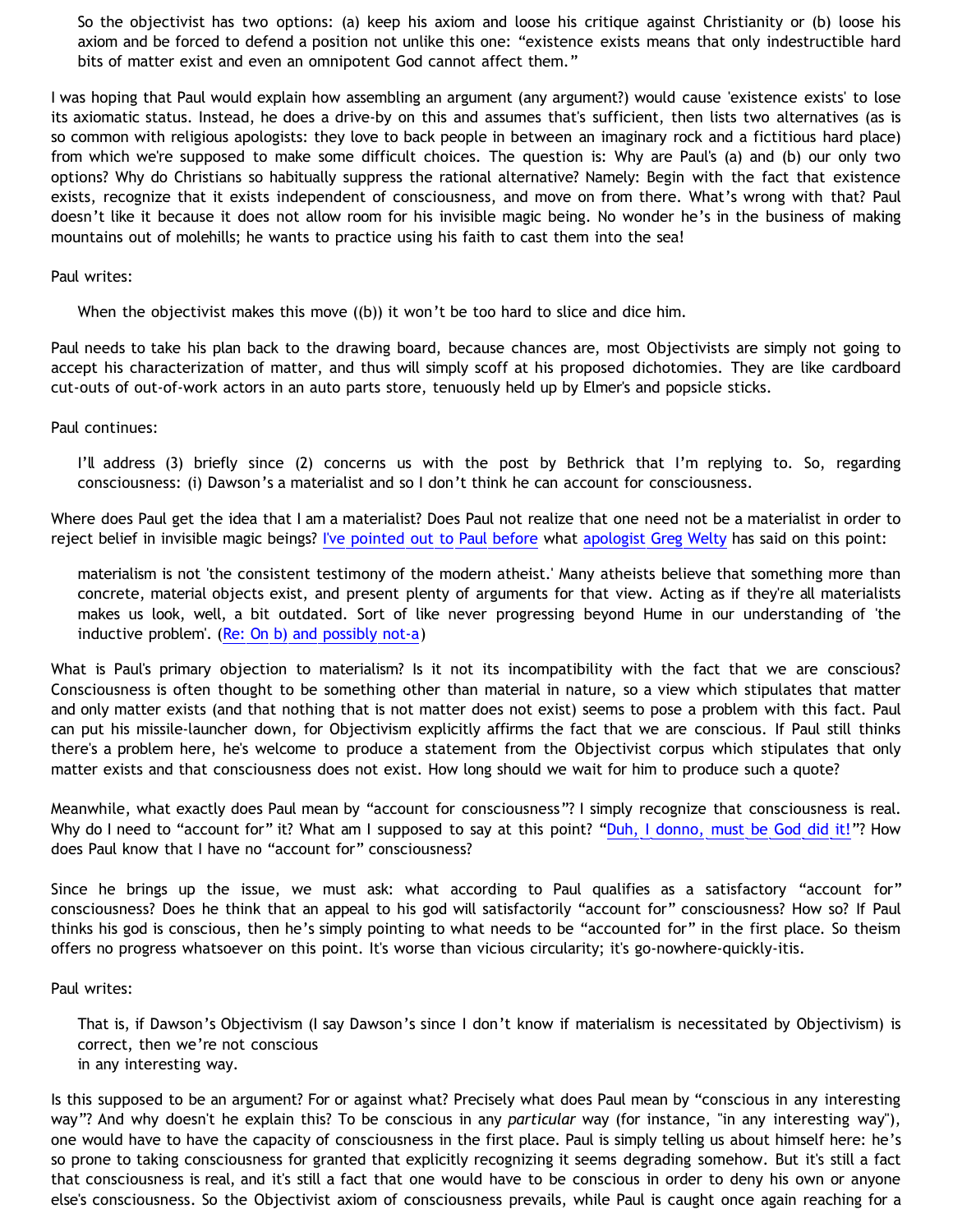non-argument. And yet at the same time, he quibbles with consciousness because it's not sufficiently interesting to him (notice the subjectivity here). Paul's concern is misplaced because he's missed the point of the axioms. The axioms are the answer to the question: if we cleared the deck of all our knowledge and the assumptions they take from granted, what would be our first recognitions, our first discoveries, indeed our very first concepts? It seems dubious that someone who refers to himself as a "presuppositionalist" and thus implies that his concern is for what assumptions we take for granted, would find such inquiries uninteresting. But then again, I do not find that presuppositionalists are genuinely interested in human welfare anyway.

### Paul wrote:

Indeed, beliefs, thoughts, and intentionality cannot be had on Dawson's materialism.

Can Paul site one statement that I have made that pins me as a materialist? No, he cannot, for I have not affirmed materialism. And even if I did, would that be any better for him? Many materialists have affirmed the reality of consciousness. On Paul's view, we need to imagine a supernatural consciousness before we can claim to be conscious. But imagining anything requires consciousness. So again, Paul demonstrates his inclination to offer stolen concepts instead of insights worthy of genuine consideration.

Isn't it interesting how Paul continually needs to deliberately misrepresent my position in order to pretend that he's critiquing it?

Paul wrote:

(ii) At best the axiom let's us say that we are conscious, not any one else.

The axiom is a basic recognition. Why would its ability to "let us say that we are conscious" be problematic? Again, where is Paul's argument? What exactly is he trying to argue? That the axioms are not true? We've settled that already: they would have to be true in order for us to try to conclude that they're not true. Is he trying to say that they are not unique to Objectivism? Well, that failed when Paul failed to produce another philosophy which affirms them explicitly as its fundamental starting points. All Paul could do was demonstrate how Christianity assumes the truth of the Objectivist axioms, but [I've already pointed this out before](http://bahnsenburner.blogspot.com/2006/07/theism-and-its-piggyback-starting.html)! Is he trying to argue that the axioms aren't "interesting"? Well, even if he could draw such a subjective conclusion, what would it prove? The axioms would still have to be true in order to assemble such an argument. Is he trying to argue that the Objectivist is incapable of putting together an argument against theism? Well, he hasn't proven this. I've seen many Objectivist assemble arguments against theism, many of them pointing to the [metaphysical subjectivism](http://bahnsenburner.blogspot.com/2006/07/metaphysical-subjectivism-and.html) [inherent in theism](http://bahnsenburner.blogspot.com/2006/07/metaphysical-subjectivism-and_06.html) as its own defeater.

Then Paul pops off with statements like this:

That is, Objectivism doesn't escape the ego-centric predicament.

Similar efforts to criticize Objectivism have been tried before. For instance, see [here.](http://www.geocities.com/katholon/Contra_Pike.pdf) Such criticism is typically borne on a very poor understanding of Objectivism. Paul gives no indication that his is an exception to this.

Paul writes:

(iii) Dawson has made this claim: "Propositions are functions of a consciousness." And so the problem here is what to do with necessary propositions? Granting Dawson's claim that propositions are functions of consciousness, it would appear that he'd need to have a necessary consciousness that exists in all possible worlds.

Wrong. For one, I reject the necessary-contingent dichotomy that the conception rooting Paul's alleged problem takes for granted. Also, the concern here should be for *truth*, not some vague notion called "necessary propositions" which could mean anything and nothing. Furthermore, I do not take the "possible worlds" notion as a standard for testing claims for their truth value. "Possible worlds" is another name for "imaginary worlds." Why would an *imaginary* world serve as a standard for determining what is true in the *actual* world? If we are able to identify certain facts which remain constant (again, we have the axioms; for instance, the fact that existence exists does not change), then we have the stability of an objective reference that subsequent truth recognitions require. This is where a good understanding of the objective theory of concepts becomes vital (and no, I did not learn about concepts by reading the bible). Meanwhile, if Paul thinks I am wrong for affirming that propositions are a function of consciousness, then it seems that he is quite at odds with his own worldview here: does he think that the "necessary truths" he has in mind do not require any consciousness? Are they free-floating ideas that exist independent of his god's consciousness, that they needed to be discovered by his god as well as anyone else who needs them (since they're "necessary")? Again, we just have more blank-outs from the Master Manata himself.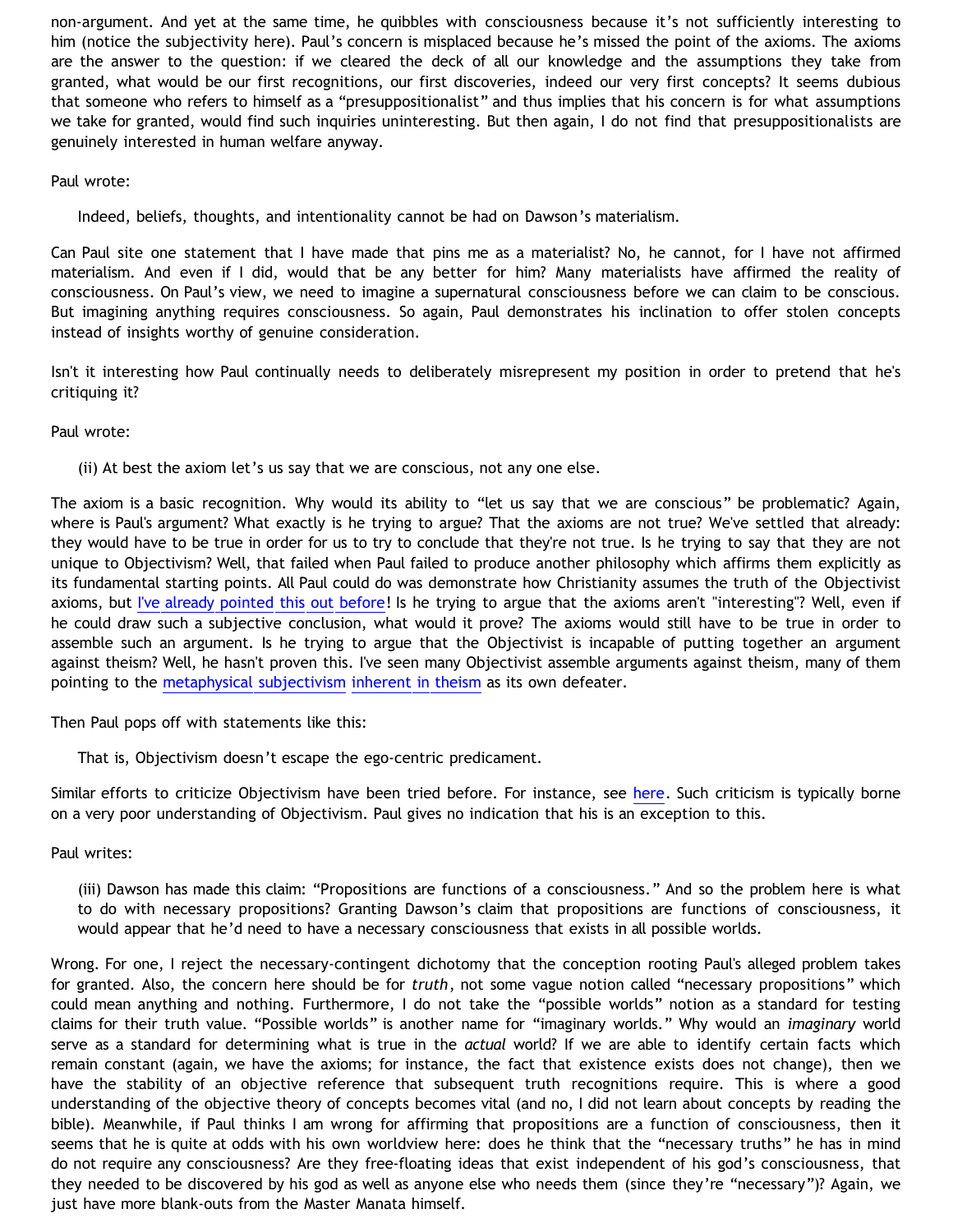### Paul writes:

Though I'd not use the term "function," it appears that Dawson's stating Theistic Conceptual Realism!

In his perfidious ignorance of the matters in which Paul wants to feign knowledge, things have a way of appearing just how he wants to see them. It should be obvious that I'm not "stating Theistic Conceptual Realism" for a) I am not asserting the existence of an invisible magic being (that rules out theism), b) my statement in no way requires the existence of an invisible magic being (that rules out Christian presuppositionalism), and c) it is unclear to me what theory of concepts Paul's theism could possibly be (for I've not found a theory of concepts provided anywhere in the bible; it does not even contain the word 'concept'!). Meanwhile, I have a theory of concepts, and it does not need Paul's or anyone else's gods.

### Paul continued:

And (iv), it's hard to see how "consciousness" could be used as an argument against theism unless it has non-axiomatic meaning poured into it. At this point it looses it's privileged protection as an "axiom" and is subject to critique.

What makes things hard for Paul to see is his reluctance to admit to himself that he doesn't know what he's talking about. What does Paul mean by using consciousness "as an argument against theism"? He makes it sound like he's interacting with an argument that proceeded as follows:

Premise: Consciousness. Conclusion: Therefore, theism is false.

I don't know of anyone who has presented an argument that takes this form. At most, it looks quite incomplete. Might it be that Paul is deliberately suppressing the premises of arguments that have actually been presented?

This again only tells us about Paul Manata, namely his impoverished level of understanding for my position. I have nowhere presented as "an argument against theism" anything such as this:

Premise: If consciousness is real, then theism is false. Premise: Consciousness is real. Conclusion: Therefore, theism is false.

So not only does Paul demonstrate that he does not know what arguments I have presented (even though I have a blog and personal website full of my writings), he also demonstrates that he has no refutation for the arguments that I have presented.

Also, Paul does not explain how the concept 'consciousness' loses its status as an axiomatic concept. I submit that he does not know what he's talking about.

Meanwhile, I've asked Paul before, and I'll ask him again: Can he produce any objective evidence for the existence of a consciousness which possesses the powers which Christianity claims for its god? Mere stories about such things do not count, because stories can be written any way their writers want to write them, and what we need is something that can be confidently said not to be the product of someone's imagination. We're waiting, Paul.

#### Paul writes:

Now, (2). Bethrick uses the idea of "reversing identity" to support his "invisible magic being" pejorative which, as we saw, may be warranted (even though it's not given my analysis) but it's still a pejorative. Why is turning water into wine a problem? Well, because A is A. Water is water. But we can gladly agree that A is A. Wine is wine. How does it follow that "a being able to do all His holy will, including doing anything with what He's created" can't turn water in to wine. Water is still water. Wine is still wine. Jesus' miracle at Cana didn't mean that water was wine, it means that wine is wine.

Such a being can do anything its believers want it to do, *in the confines of their imaginations*. The problem for the theist is that he is unable to provide us with any objective means by which we can distinguish what he claims from what he (or his forebears) may have merely been imagining. But let's get something straight here. Water is water, not wine. Right? In other words, A is A, *not non-A*. Good, now let's move on. According to the Christian mythology, there exists a supernatural conscious being which can turn A (water) into non-A (wine), *just by willing it*. Right? Christianity's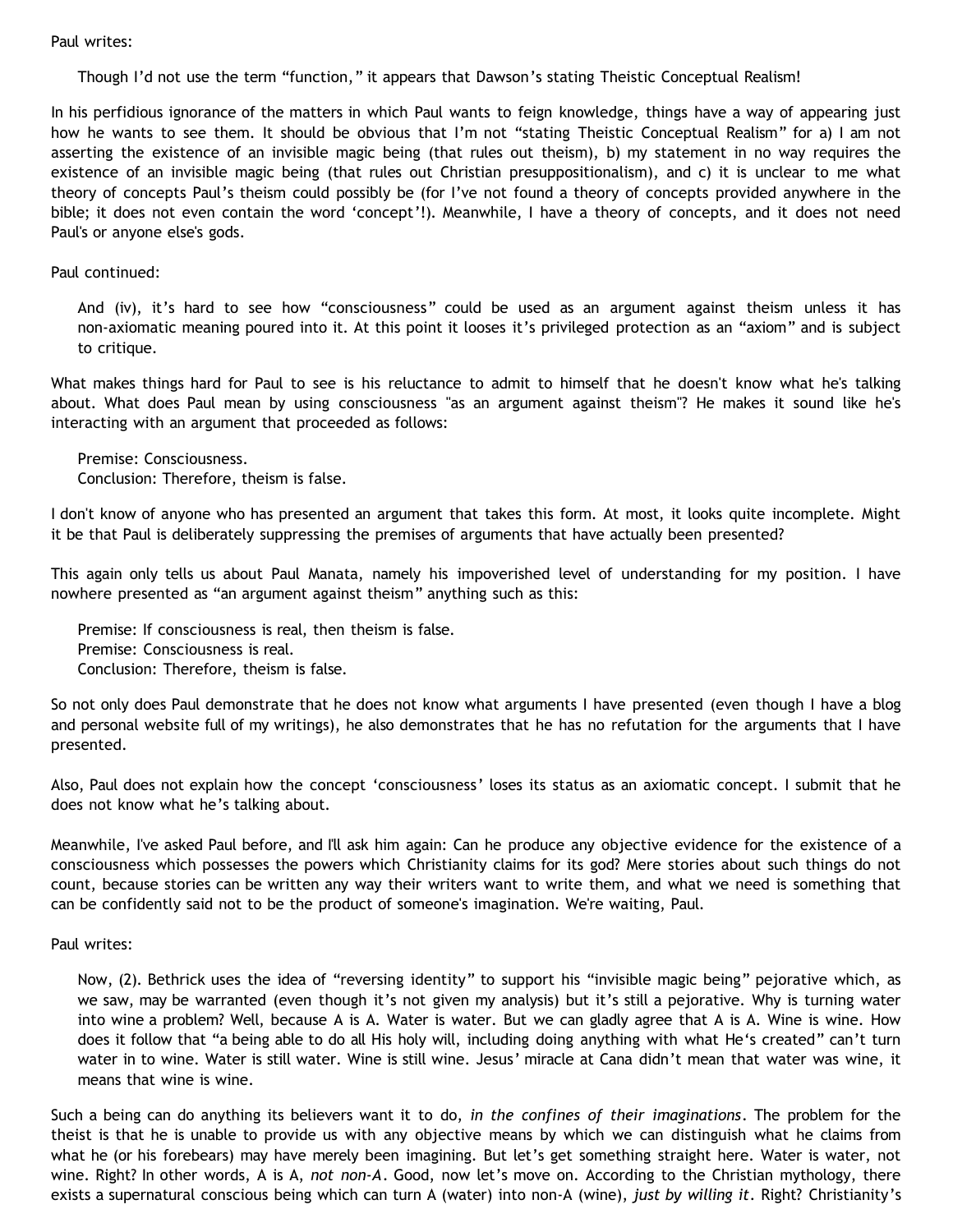invisible magic being "God" can sit there on its throne in the imaginary realm called "heaven," look down on pitiful, puny little earth and say "I command the water in thy waterpots to become wine!" and presto, poof, zap, abra-cadabra, that water suddenly turns into wine, just like magic! Now if something like this happens in a Harry Potter book, we would call it magic. If it happens in Tolkein's tales of middle earth, we would call it magic. What we have here is not equivocation on my part, but special pleading on the Christian's part: he wants to be able to assert garbage in place of philosophy, but resents it when we point out that it stinks like other garbage.

The Christian view is that a consciousness created and rules the universe of objects. And Paul carries on as if he were concerned about what may be philosophically problematic with such a view. The view in question is called subjectivism. It is the view that the subject in the subject-object relationship holds primacy over its objects. So he's putting on as if he were concerned about what may be philosophically problematic with subjectivism.

The Christian asserts the Christian worldview as a truth. But on what basis does he do this? Does he assert Christianity as truth on the basis that the subject has the power to stipulate what is true and what is real? If so, then he's implicitly assuming that any consciousness could come and make a liar of him at any time just by stipulating that something else is true instead. Does he assert Christianity as truth on the basis that the subject does not have the power to stipulate what is true and what is real, but instead must *discover* and *identify* what is true on the basis of objects which do not conform to intentions? If so, then he needs to review the worldview that he is claiming to be true, for he has performatively contradicted it by calling it true.

Paul writes:

Apparently, it looks as if the Objectivist's argument is that nothing could turn something into another thing, lest it defy the law of identity.

Notice that Paul does not present the argument in question, so readers will have no idea whether he's correct or not on this. What is he afraid of? Why doesn't he produce the argument that he's seen and show where it hold "that nothing could turn something into another thing"? Objectivism does not deny causality. But Paul is deliberately suppressing this fact. According to Objectivism, causality is the law of identity applied to action. Change is the identity of an action, and Objectivism recognizes that entities act according to their nature. Paul's readers will not learn this from what he presents.

So when he says that "the law of identity doesn't tell us that... nothing could turn something into another thing," he's implying that Objectivism affirms this to be what the law of identity does tell us. Does Paul give any quotations to support his characterization? No, he doesn't. Does he not know what Objectivism teaches? If he doesn't, then how can he launch effective missiles against Objectivism? It is deception like this which prompted John Loftus, for instance, [to](http://triablogue.blogspot.com/2006/10/event-16.html) [exclaim that](http://triablogue.blogspot.com/2006/10/event-16.html) "Paul Manata is a deceiver." The problem is that Paul doesn't care if he needs to stoop to deceptive measures. The goal of protecting his god-belief must be achieved at all costs. It has cost him not only his credibility, but also his adult mind.

If Paul has succeeded in anything, it is in encouraging me to continue referring to his god as an invisible magic being. Now watch Paul try to argue that calling the bible a "storybook" is pejorative. What would we do without him?

by Dawson Bethrick

*posted by Bahnsen Burner at [10:00 PM](http://bahnsenburner.blogspot.com/2006/10/those-delicate-christian-sensibilities.html)*

### **3 Comments:**

### [Brother Blark](http://www.blogger.com/profile/29482551) said...

You'd better be careful, Dawson. God has been known to use his tools, like Paul, to swoop in like an invisible jet and bash infidels back into the bronze age, where people wrote His book.

Or something like that.

Heh...I just called Paul "God's Tool."

In all seriousness, you can't account for anything, so you are reduced to foolishness. Its like a kid sitting on Uncle Jim's